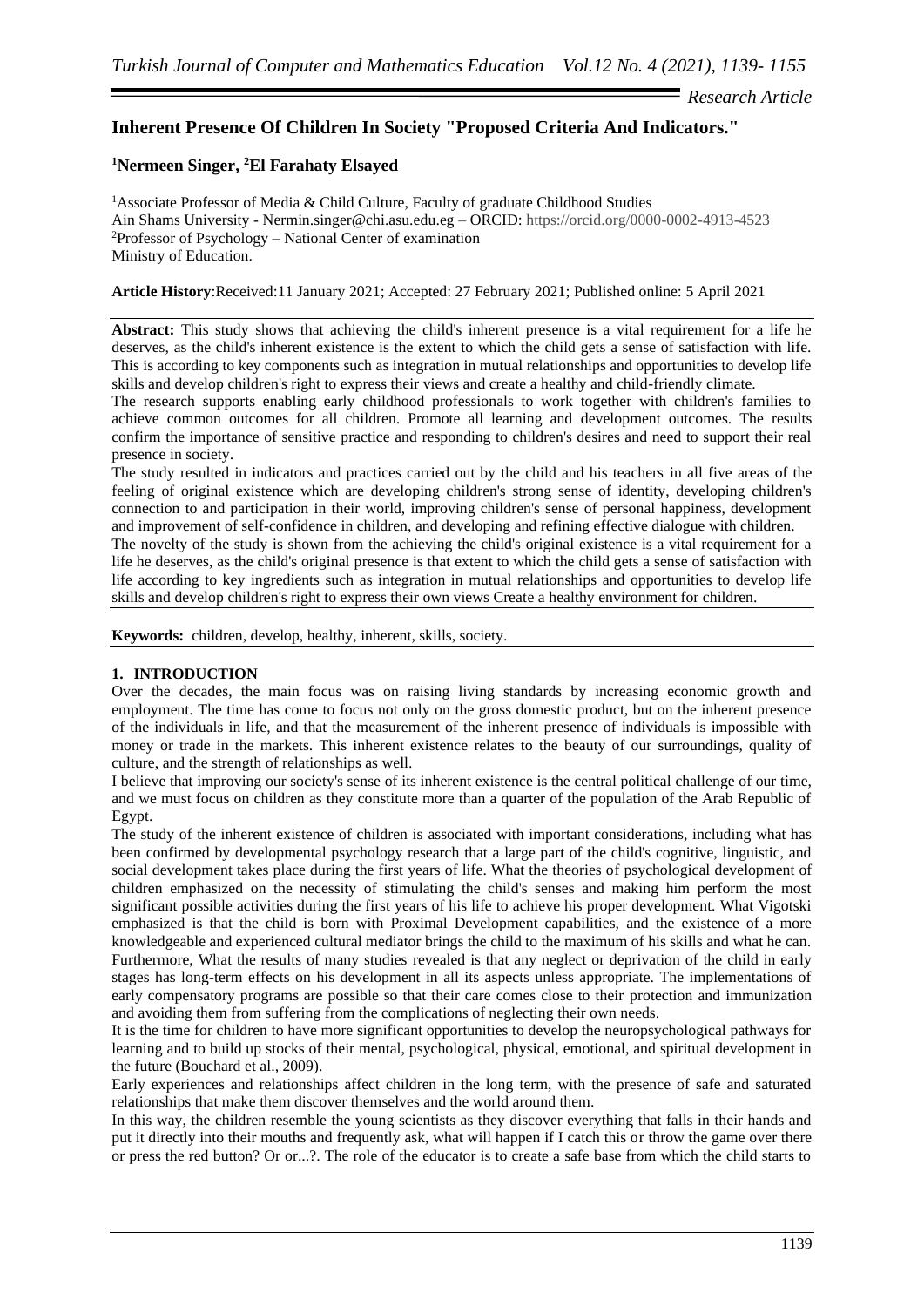discover and take support; therefore, the feelings of confidence and competence are tended to grow (Edwards & Cutter-Mackenzie, 2011).

Our research highlights the priorities for improving the better presence of our children. This report identifies each priority and explains the reason beyond such importance for children and families together with providing advice to decision-makers in evaluating what the child and early childhood teachers are doing to achieve the inherent existence of children, in a way that helps in making our country a place where every child can aspire to a good childhood.

1.1. Hypothesis:

H1: Study the concept of the inherent presence in society.

H2: Investigate the imbalance factors of inherent presence in society.

H3: Present the proposed components for the roles of the child and early childhood teacher to achieve the inherent presence of children.

## **2. LITERATURE REVIEW**

Monitoring the inherent presence of children is essential for the realization of their rights following the United Nations Convention on the Rights of the Child (UNCRC, 1989), and is crucial for interpreting the best interests (Article 3) and promotion the child's mental, spiritual, moral and social development (Article 27 regarding providing an adequate standard of living) and Article 32 (regarding protection Children from harmful work) and Article 24 concerning the (right to health) and Articles 28 and 29 concerning the (the right to education), Article 31 concerning the (rights to play and recreation), Articles 5 and 18 concerning the (parents' responsibilities) and affirm the child's right to realize his full potential and participate in decisions that affect his life.

The World Health Organization described the child's positive condition according to the definition of health as "a complete state of the child's inherent presence in the physical, mental and social terms and not merely the absence.

UNICEF emphasizes the responsibility to defend the protection of children's rights, meet their basic needs and expand their opportunities to reach their full potential". In addition, the four learning pillars according to UNESCO's 1996 report on that learning report, which is the treasury are namely: Learn to Work and Learn to Be, Learn to Live Together and Learn Knowledge and Learn as a Process.

The inherent presence is a universal human right that includes the bliss of the individual, society, and the world and extends for future generations (Pollard & Lee2003).

The inherent presence is the realization of the unique potential of the individual through physical, mental, emotional, and spiritual development in relation to oneself, others, and the environment. The development of the individual is essential to his inherent presence, and this is possible through participation with the world around us and our meaningful relationships (O'Toole, 2014).

Childhood is limited to years from birth to twelve and includes the first two years and early childhood from 3- 5/6 years while the middle childhood from 6-9 years and the late childhood from 10-12 years, bearing in mind that there are no definite borders between these stages, as they are overlapped with each other in a development sequence from one stage to another as much as cultural, environmental and social stimulation factors influence in making a qualitative shift from one stage to another. (Singer,2019).

As a result of the length of this stage, the child's physical, mental, emotional, and social characteristics change, and the essential characteristic of childhood is its dependence on others to provide for this stage's needs (Lang, 1995). A person may be amazed if he knows how many creative ideas and possibilities are wasted due to the inadequacy and ignorance of social institutions by the methods of the inherent presence of children, and how many inimitable geniuses whose features have become blurred or deviated from their course due to society's neglect of them. (Singer et al., 2019)

The process of the inherent presence of children starts through methods of transforming the individual into a member of society that acquires knowledge, skills, habits, attitudes, and values that extend his presence in society.

#### **2.1 Definition of the inherent existence of children:**

The child, by his instinct, is prepared to receive his development experiences from the socio-cultural reality, which means that the child does not grow and his inherent presence is possible only if he integrates into an educational process that takes into account the laws of his development as a natural right of the child, and that the exercise of this right is a realization of his inherent presence.

The inherent presence of the child relates to providing each child with the opportunity to be all that he can be in light of the child's abilities and capabilities, and this is according to the positive results of the children (Bradshaw et al.,2007).

The inherent presence of the child has become an integral part of academic and political discourse in recent years, as evidenced by an increasing number of publications, magazines, and conferences relating to the inherent presence of the child (Sointu, 2005; Corsin-Jimenez et al.,2007).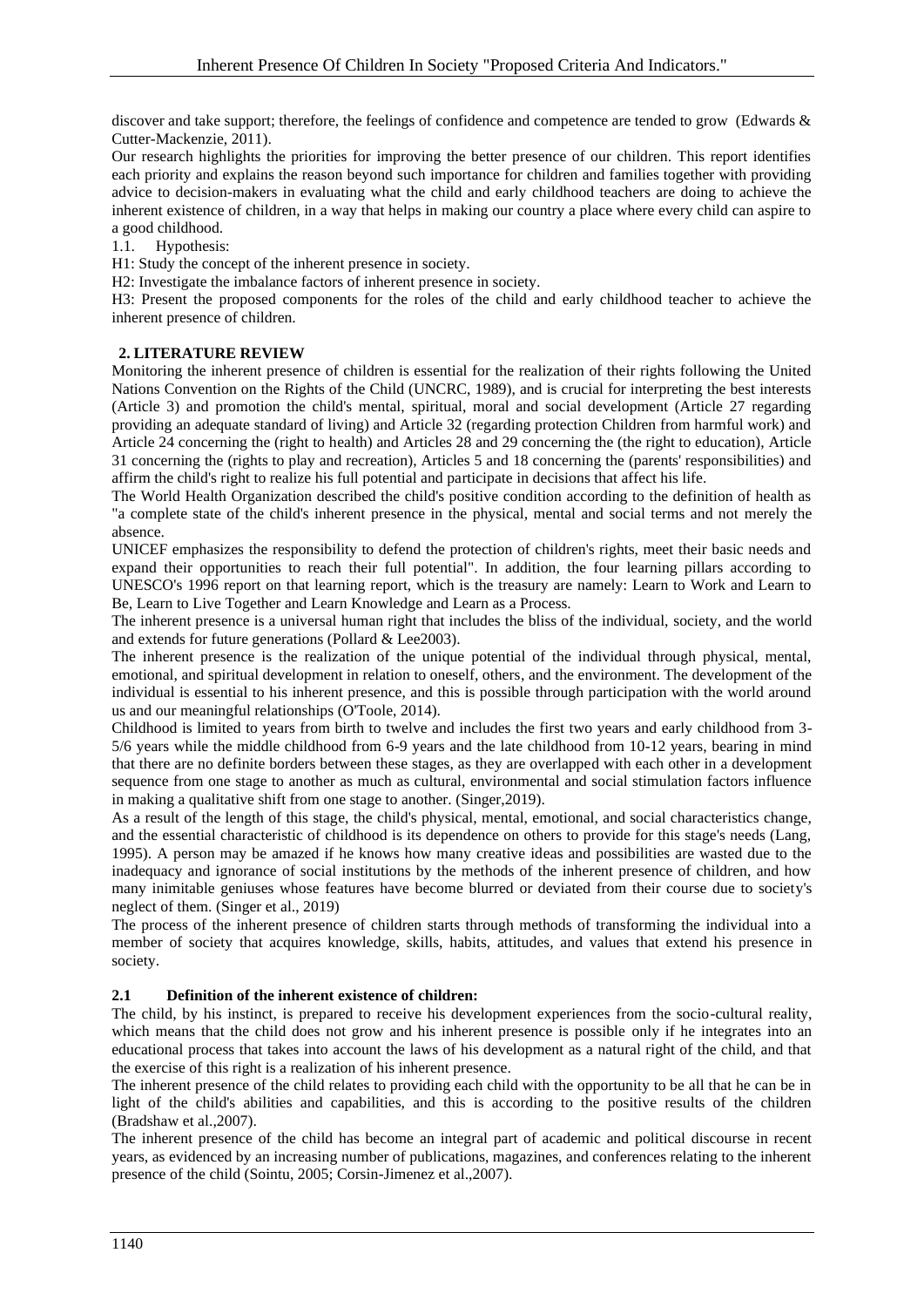The inherent presence is a real human presence that is not achieved on its own, but it is achieved by instinct and experience according to the interaction of potential capabilities in children and a civilized experience transferred by society to them and rights through the education institutions and the learning and culture media and the included stimulation of the child potentials.

The inherent presence is not a one-sided process, rather a reciprocal process in which all are integrated into a unique, progressive human experience open to all parties and elements of that experience (Edwards & Cutter-Mackenzie, 2011) and the inherent presence of the individual is a concept influenced by the health of the individual, his psychological state, social relationships, his independence and relationship to his environment (Evangelou , Brooks & Smith, 2007).

The inherent presence of children comes from the sense of meaning of their lives and an appreciation of goals and values for the future. This is evident in the fact that children define success by the sense of happiness, achieving goals, positivity, excellent performance in the family and school, providing assistance to others, and spending free time (Goleman, 2012).

Self-Actualization Values, Philanthropy, Philanthropy, and Connectedness, are inherent in the depths of the children's world and should be focused on and invested in the family, school and the media (Evangelou, Brooks & Smith, 2007).

The inherent presence means that level at which a child obtains a sense of satisfaction with life, including the integration in mutual personal relationships, opportunities for personal development such as developing life skills, exercising rights and making choices based on the child's way of life (Hill & Taylor, 2004).

## **2.2 The family realizes the inherent presence of the child in society**

The family is a major social institution, the site of many social activities of the individual and a social unit that was prepared through marriage and is nuclear (parents and children) or extended (in addition to other relatives) and the family is a basic unit that provides love, and appropriate material gratification and children learn to respect and practice the values of society. (Singer & El-Sayed Mahmoud, 2020)

There is a large proportion of families that are not familiar with the methods of achieving the inherent presence of children and that the methods of upbringing may be subject to the emotions of adults and their needs, and methods of oppression and subjugation depend on the transfer of culture to the child without regard to the child's personal initiatives. Rather, it pours the child into pre-traditional ideas and reproduces predetermined human patterns. And a duplicate image of the parents who are in turn a duplicate image of those who preceded them (social cloning), and this leads to the reproduction of children and their behavioral formation without taking into account their natural attributes. (Shonkoff & Meisels, 2011)

The child is subject to a dual subjection and domination, submission to whoever is within the scope of his behavior, and domination is for whom is in the scope of our disposal, and such a mechanism constitutes a transformation relationship because it is abnormal at the time when the inherent adaptation presence is a must as a method that cares about the spontaneity of dealing with children and developing their capabilities in fruitful ways (Singer,2019).

The upbringing institutions are turned into compulsory, subjective ones that do not provide the opportunity for the child's potential to be freed from their potentials, and, in their manner, seek to convert them into repressions that lead to a contract embodied in the form of deviant behavior. Hence the upbringing institutions are transferred from institutions of formation and development to institutions of molding and reproduction (Singer,2019).

We should take into account the natural determinants and psychological preparations in terms of the inclinations, interests and preparations in case that the child is to be normal in the sense that the child's development process has physical, mental, emotional and social dimensions based on a premise that a person is an organism/social psyche.

Hence, the process of inherent presence is the embodiment of a state of interaction between environmental and natural determinants (self and society), and from their interactions, the child grows, and his behavior is determined Each institution works to impose its obligations on the child in a way that is characterized by compulsion and coercion, to the point of oppression by taming the child to respond to its demands within what we might call suppression, making him over the days to satisfy and accept this suppression as a result of repetition and exposure, especially since the child is in the early stages of life is unable to satisfy his psychological, social and biological needs by himself, which makes him subject to the orders and obligations dictated to him, which leads to the abandonment of his needs which seem urgent, but he is unable to satisfy it and suppresses it, therefore at that time he becomes submissive and has no power to object, reject or rebel (Singer,2019).

The matter did not lead the child to be submissive, but it forced him to give up as a result of putting pressure on him for much of what is a reflection of what Nature presented with its contempt and underestimation.

At a later stage, the child becomes responsive by taming to the orders and prohibitions imposed on him by the society institutions and with what he finds himself responsive through social inspiration, obedient and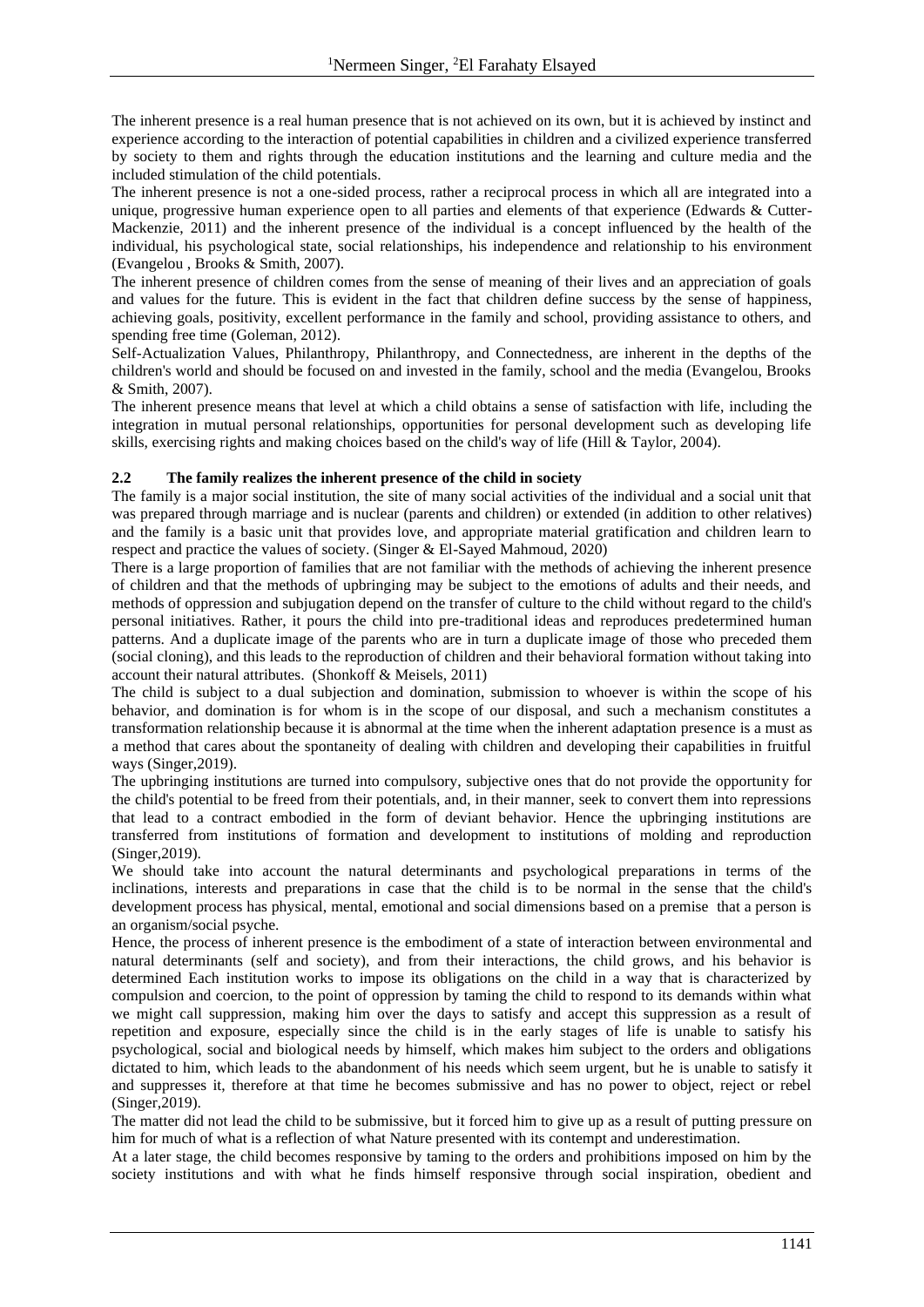compelled in light of what the society says and its culture, and such leads to institutionalized legalization (Evangelou, Brooks & Smith, 2007).

The individual may begin to exert pressure and coercion upon those in his circle of control within the family. That is, it becomes a reflection of the Nature of the society - with the culture – in which is living and that is, it has been molded.

We call this mechanism a subjugation, normalization, subjugation, subservience, compelling and molding, and this is how the circular loop continues. For example, adopting the method of insulting and beating in childhood is partly responsible for generating a violent society in old age, and the wrong behavior of the child is a reaction to the behavior of parents to draw attention by causing self-harm (Edwards & Cutter-Mackenzie, 2011)

Some results showed that parents' behavior towards their children during the first five years was a direct or indirect cause of a child's personality disorder by not satisfying their needs at that time such as the family teaches the child to comply and submit in the event of the existence of authority, and the lack of compliance in its absence (fearful, not desirable). Furthermore, the child's dependency, impotence, evasion and cohesion are due to the authoritarian style prevailing in the family (Stamopoulos, 2012).

The suppression of spontaneous feelings and impeding individual growth begins in the early stages of raising a child, and studies of children's behavior through the use of a Rorschach test revealed an early conflict between spontaneous feelings of children and adult authority. This does not mean, of course, that education or training necessarily eliminates the spontaneous and automatic impulses of a child.

Education may prevent all of this if it aims to support and expand the area of internal independence and the independent attitude of the child, and in this way, it guarantees its normal development, unity of personality, and realization of its inherent presence in its society. However, the context surrounding the child often tends to eliminate automatic spontaneity in the child; and tends to compensate for the inherent psychological actions with feelings, ideas, and desires acceptable to others (Evangelou, Brooks & Smith, 2007). Among the factors of imbalance of the child's inherent presence are the following models:

## **2.2.a Knowledge-based on isolated facts or sporadic information**

When we put in the mind of the child hundreds or even thousands of unconnected information, we drain his time and energy in an automated effort that leaves him no chance to think. Fragmented information prevents correct thinking. It destroys every kind of possession of the complex image of the world in the mind of the individual. The facts gain their value from being parts of each compound. If they are separable from this whole compound, they lose their power to act in the mind of the individual in order to absorb the world. Then every fact becomes just a piece of information linking to the rest of the facts, and this is what textbooks rely on now, and the media donates it now (Edgar, D., & Edgar, P.,2008).

## **2.2.b Incapacitation of the child's mind**

By assuring to the child that the problems are above their level of awareness now, and they are more complicated than being aware of them, and he must wait until they reach their level of awareness. This occurs at a time when these problems are so simple that everyone can understand them.

This child's incapacity method often results from one of two types of behavior.

A state of irony and skepticism about everything said or printed. Doubts about the usefulness of everything he knows.

Failure to make decisions and leave that to others, i.e., waive the exercise of the will.

## **2.2.c Falsification of the will**

People enter a race with each other, and sometimes with themselves in order to develop material possessions and young people imitate them in that, so they embrace the values of adults without questioning the extent of their needs to what they develop from, whereby televised means of advertising play a distant role in finding consumption illusions for individuals. Great men only drink such-and-such coffee, and bright women use this perfume. A successful businessman shaves with such blades.

The ordinary man and the ordinary woman think that they will become great ones if they drink the such-andsuch coffee or perfume, as the old lady thinks that using the season's fashion will return her to the ranks of elegant young women, they want what they really do not want but want the presentation to them at the will of others, so they embrace it as their own will, while they are weak-willed. This is what schools do, too. Look at what children have learned from songs and slogans across the entire Arab world, and you want an organized action to take away the will of the child and push him to convince what if he is left free, he will not be convinced of it. You see how the humanity of the child surrounded whether an individual or a personal entity.

## **2.2.d Reducing the value of human emotions and the absolute emphasis on rationality**

The heads of children are fond of curiosity because they want to possess it physically and mentally. They want to know the truth because that is the safest way and a guarantee of being in a strange and powerful world that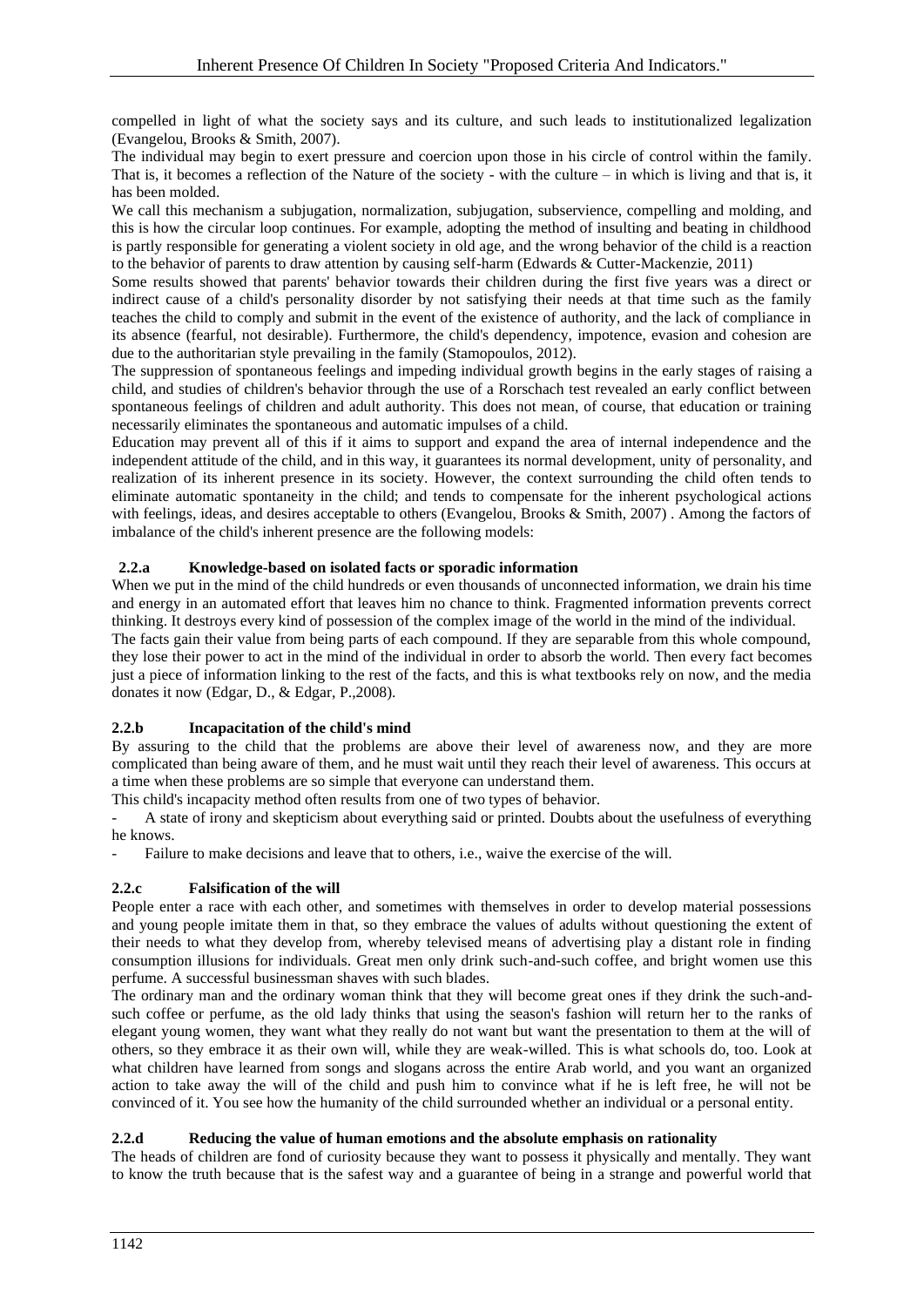surrounds them. Instead of meeting their motivations, they are faced with derision or ignorance of their ideas (Ishimine & Tayler, 2014).

One of the downsides of this method is that it implants in children a sense of betrayal when they grow up and discover that school taught them what the world denies or belies reality. What does the mother answer to her first child when he asks her where he came from? Or how the second child who is still in her womb is formed? This is one example, and there are many other more complex examples.

The mother who has the greatest burden in the process of confirming the inherent presence, we find that she focuses on what drives children to feel the false presence, not the inherent presence in the social environment:

- − Fear of punishment, rather than guilt.
- − Outward-oriented hostility as a means of emotional decompression, rather than enhancing self-confidence.
- Individualism rather than collectivism.
- − Confirming aggression by taking revenge rather than cooperation and a sense of help.
- − Confirming the obedience and submission instead of proactivity and initiative.

− Embodiment of the unseen forces of a child by intimidating him from unknown evil forces that are still not present in our minds.

− Destroying self-confidence rather than instilling and embedding it.

Achievement of the childhood means developing children according to the criteria of human development, which are necessary criteria compatible with their human Nature, which society discovers and is keen to develop it as a living reality through a life they deserve and is being entitled to.

## **2.2.e Lack of respect for the diversity of children**

Lack of respect for diversity means a lack or imbalance of appreciation of family practices, values and beliefs (the history, culture, language, traditions, and lifestyle of children in their families, appreciation of children's differing preparations and respect for diversity) (Hill & Taylor, 2004) when childhood teachers respect diversity, estimate family aspirations, and support children's rights, and they can then embrace children's motivation to learn and support their sense of being capable children.

Teachers create opportunities that take into account diversity, appreciate children's learning opportunities, respect their independence, learn to live together, and respect the culture of children's diversity (Lang, 1995).

Children should be represented in influential bodies and institutions in society in which opportunities to influence these entities are provided by listening to them in legislation, policies, plans, services and providing feedback on the quality and availability of public services provided to children (Edwards & Cutter-Mackenzie, 2011). exercising their right to create forums dealing with their affairs and communicating their messages and desires to the stakeholders in society. Moreover, they have enough space to use the media to communicate their views to officials and public opinion (Hill & Taylor, 2004).

The teachers resort to enhancing children's cultural merit, which is the ability to understand, communicate, and interact effectively with people across cultures in line with developing positive trends towards cultural diversity, gaining knowledge related to different cultural practices and world opinions and developing the skill for crosscultural communication and interaction.

#### **2.2.f Impaired response to children**

Teachers respond to children's skills, knowledge, and desires, as they value and develop them. They respond to the culture, knowledge, and multiple languages they speak, as well as to the methods of children with special needs (Ishimine & Tayler, 2014). They also respond to the ideas and means of playing, the evolving ideas and desires of children and teachers evaluate, expect and expand the field of children's learning by asking open questions and by providing notes and challenging the way they think, and guiding the way of their learning, then they benefit from automatic "learning moments" in order to build and refine the learning process of children (Hill & Taylor, 2004)

In this regard, responsive learning relationships are strengthened when teachers and children learn together, and when they share decisions, respect, and trust. Responsiveness enables teachers to act with respect to children's play, ongoing projects, stimulate their thinking, and enhance their learning (State Library Victoria 2015).

## **3. METHODOLOGY**

The research methodology is according to the systematic steps, namely:

- Study the literature on the inherent presence of children in society.
- Draw the components of the children's inherent presence in society from the analysis of the literature.

Prepare proposed standards for the inherent presence of children in society to be activated by the child and early childhood specialists.

### **4. RESULTS/FINDINGS**

The results revealed that there are components for the inherent presence of children, namely: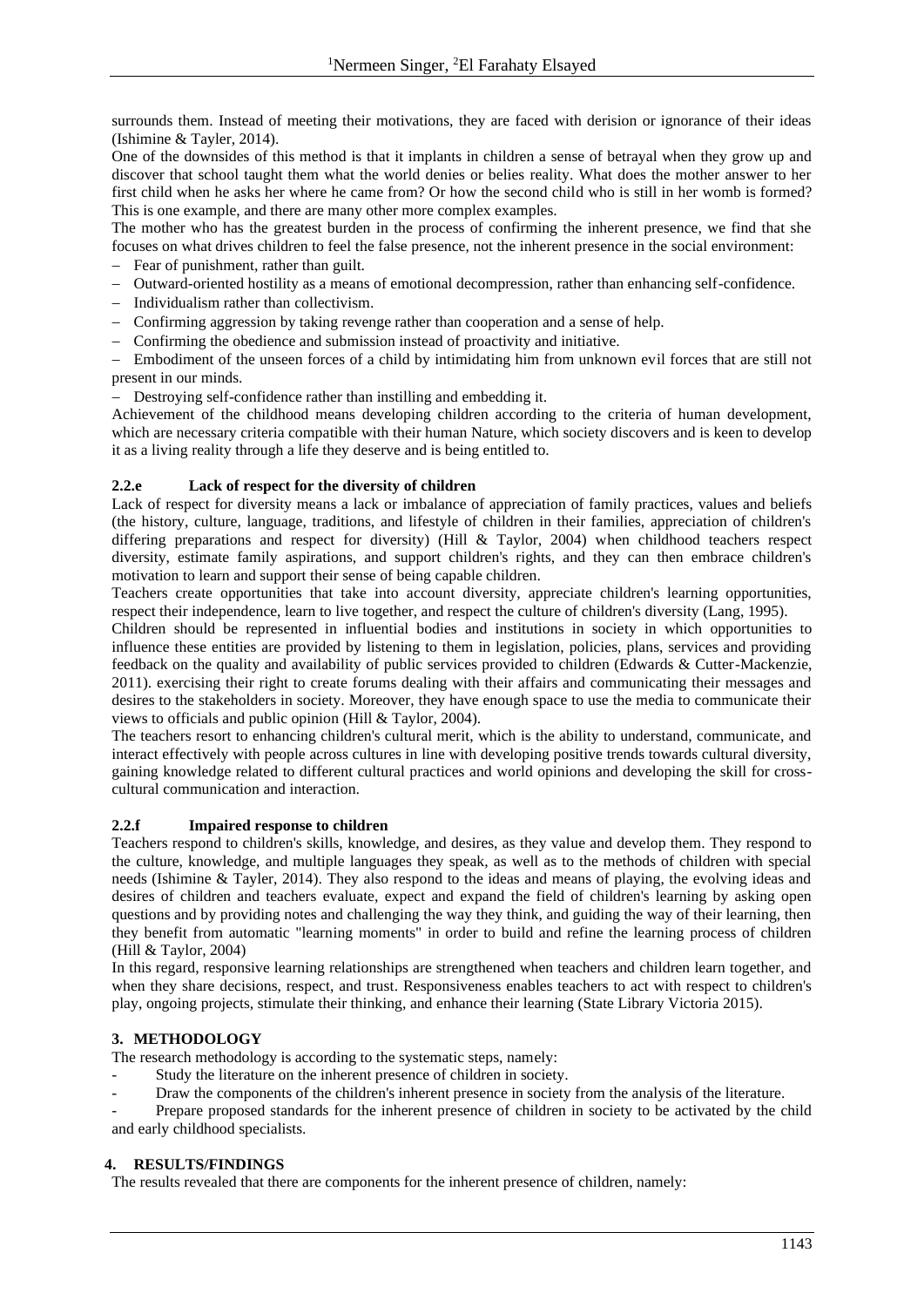## **4.1 The first result: developing a strong sense of identity for children**

Children build their identity through their relationships with others, places, things, and other people's reactions, positive interactions with them, helping them, assessing their independence, and supporting their discovery and knowledge aspiration.

Identity is unique to everyone who determines who he is, and what constitutes his interests? How do I belong? What is my influence? How do others see me, and how do they communicate with me? It comes from the sense of security in social settings (family, community, schools) and then with interested adults and other children in places where they spend their time (State Library Victoria 2015). When children feel safe, their confidence grows for exclusion, knowledge curiosity, a sense of happiness, and awareness of its social and cultural heritage. He uses his native language (Elliott & Young, 2015).

Affection is to consider adults as a source of comfort and reassurance to children through their interest, friendliness, consistency in their dealings, and their material and moral presence in children's lives. When children have positive attachment experiences, they develop a strong sense of identity, build a positive image of themselves, and act as safe, important, and respectful individuals (State Library Victoria 2015).

Safe relationships are determined by listening to children, considering their own vision, and providing a childfriendly learning environment that integrates them into decision-making processes consistent with their evolving capacities. Participate in community activities such as planning parks, clubs, commercial markets, roads, protecting the environment, and appreciating their protests about their awareness of the presence of harm to their environment or society.

Acquiring and maintaining local languages plays an important role in building identity. Early childhood specialists respect children's cultures and their languages through opportunities that strengthen their abilities, respect their cultural diversity, support their shared values, and embrace their social cohesion (Elliott & Young, 2015).

In school settings, children have opportunities to learn the language, and for some children, this may be an opportunity to continue their first language, and for others, it is an opportunity to learn a new language.

Learning environments are welcoming and exciting places when they reflect the identity of children and responds to their desires and needs. In addition, learning environments are flexible as they are responsive to each child's desires and abilities (State Library Victoria 2015).

As children learn, they build on collaborative work, ask questions, and face new challenges. Planning to learn and hope for their accomplishments, recognize the value of perseverance, and enjoy their accomplishments.

All children with support can develop a strong sense of self and learn to interact with others with care, sympathy, and respect (Edwards & Cutter Mackenzie, 2011).

The following are indicators of self-identity and child and teacher practices that develop these indicators:

| <b>Outcome</b>                                      | <b>Indicators</b>                                    | <b>Child practices</b>                                                                                                                                                                                                                                                                                                                                         | <b>Teacher practices</b>                                                                                                                                                                                                                                                                                                                                                                                                                                                              |
|-----------------------------------------------------|------------------------------------------------------|----------------------------------------------------------------------------------------------------------------------------------------------------------------------------------------------------------------------------------------------------------------------------------------------------------------------------------------------------------------|---------------------------------------------------------------------------------------------------------------------------------------------------------------------------------------------------------------------------------------------------------------------------------------------------------------------------------------------------------------------------------------------------------------------------------------------------------------------------------------|
| Children have a<br>strong sense of<br>self-identity | Children feel safe,<br>secure and support            | child<br>The<br>maintains<br>relationships based on respect<br>and trust with others.<br>Expresses his feelings<br>and<br>thoughts publicly in<br>his<br>dealings with others.<br>Interacts and speaks<br>with<br>teachers who trust him                                                                                                                       | It responds to children's signals,<br>attempts, and effort in a meaningful<br>way.<br>Supports children through warm<br>and safe relationships, especially in<br>times of hardship and adversity.<br>Communicates<br>with<br>children<br>emotionally,<br>enhances<br>their<br>expression of their thoughts and<br>feelings,<br>and<br>recognizes<br>the<br>uniqueness of each child                                                                                                   |
|                                                     | Children's<br>independence and a<br>sense of control | Understand the needs<br>and<br>rights of others<br>Accept and understand new<br>challenges<br>Collaborate increasingly and<br>integrally with others.<br>Take a calculated risk towards<br>being able to deal with the<br>unexpected matters.<br>his<br>individual<br>feel<br>accomplishments as well as<br>those of others.<br>Estimate<br>the<br>value<br>of | Provides the child with ways to<br>make informed decisions about<br>their behavior in a way that<br>supports their sense of belonging.<br>Provides high expectations for each<br>child's capabilities separately.<br>Encourages children to negotiate to<br>know their rights and obligations.<br>Provides opportunities for children<br>to support their independence in<br>inappropriate activities for them.<br>Supports children's efforts, helps<br>and encourages them whenever |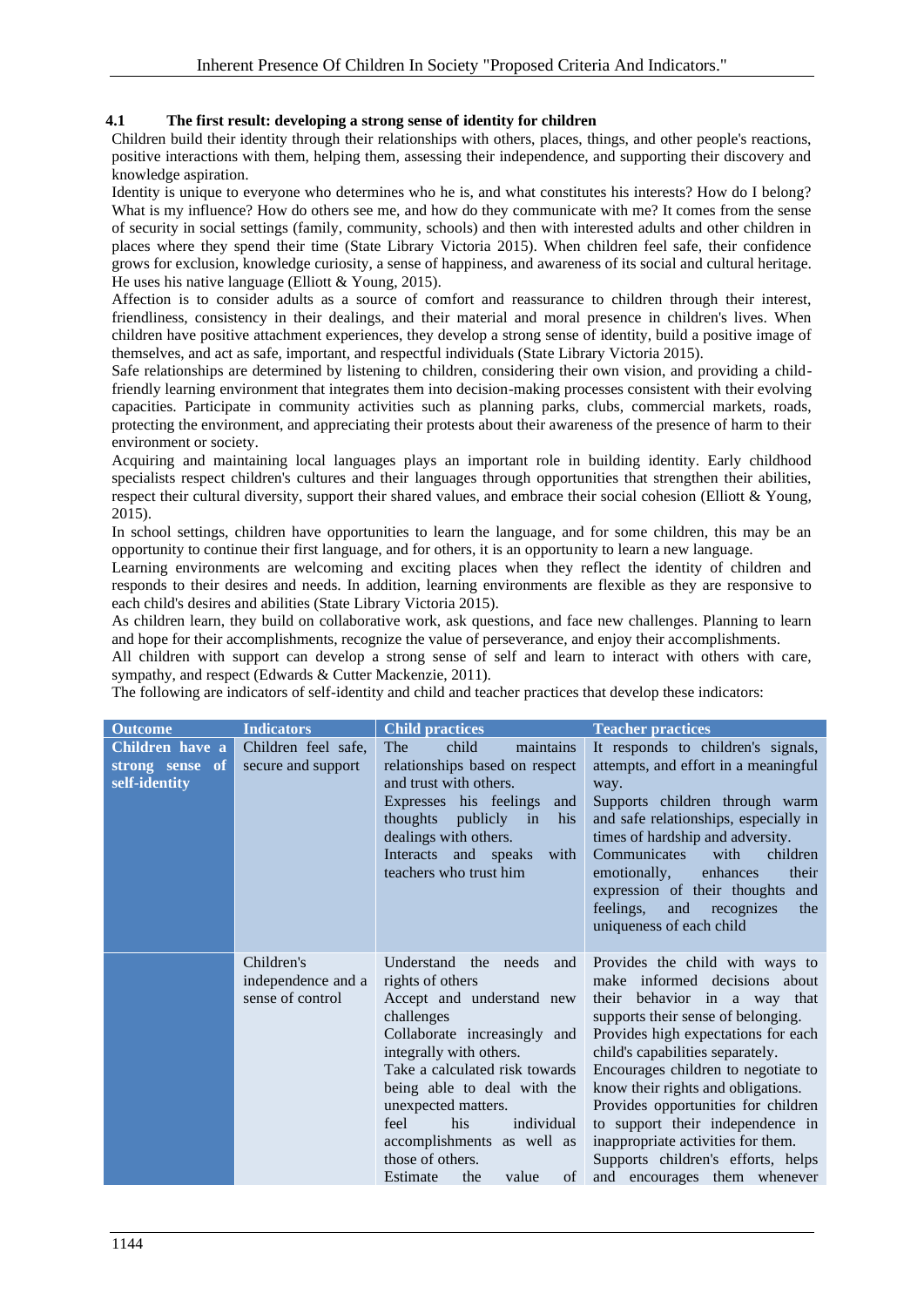|                                                                                | negotiation and cooperation<br>with others.                                                                                                                                                                                                                                                                                                                                                                                                                                                                                                     | necessary                                                                                                                                                                                                                                                                                                                                                                                                                                                                                                                                                                                                                                                                           |
|--------------------------------------------------------------------------------|-------------------------------------------------------------------------------------------------------------------------------------------------------------------------------------------------------------------------------------------------------------------------------------------------------------------------------------------------------------------------------------------------------------------------------------------------------------------------------------------------------------------------------------------------|-------------------------------------------------------------------------------------------------------------------------------------------------------------------------------------------------------------------------------------------------------------------------------------------------------------------------------------------------------------------------------------------------------------------------------------------------------------------------------------------------------------------------------------------------------------------------------------------------------------------------------------------------------------------------------------|
| Children<br>develop<br>self-identity<br>with<br>knowledge<br>and<br>confidence | He felt respected and accepted<br>by others.<br>Discovers different identities<br>and points of view through<br>games and activities.<br>Respects the culture of other<br>children and teachers.<br>He uses his mother tongue and<br>appreciates the culture and<br>language of his family and<br>society.<br>They respect and develop their<br>social and cultural heritage<br>through their interaction with<br>elders<br>and<br>members<br>of<br>society.<br>Contact and communicate for<br>comfort.<br>assistance,<br>and<br>companionship. | Children are encouraged to form<br>their<br>own<br>being<br>and<br>attach<br>themselves to others.<br>It respects cultural diversity and<br>acknowledges<br>the<br>differences<br>children.<br>between<br>families.<br>societies, and cultures.<br>Understanding<br>the<br>of<br>access<br>children to the meaning in many<br>different ways.<br>He benefits from the knowledge,<br>and<br>general<br>languages,<br>understanding<br>children<br>that<br>themselves have.<br>It talks to children in respectful<br>ways about the similarities and<br>differences between people.<br>It provides ongoing support and<br>maintains the mother tongue and<br>the child's own culture. |
| Interacting<br>with<br>others with<br>care,<br>sympathy,<br>and<br>respect     | other<br><b>Shows</b><br>interest<br>in<br>children regardless of their<br>identity and ethnicity.<br><b>Expresses</b><br>variety<br>of<br>a<br>emotions, ideas, and opinions<br>in a constructive way.<br>Empathizes<br>with<br>and<br>expresses concern for others.<br>Understands, respects,<br>and<br>values others' points of view                                                                                                                                                                                                         | Caring for bilateral interaction with<br>children during the daily routine.<br>Organizing learning environments<br>in ways that enhance interaction in<br>small<br>groups<br>and<br>obtain<br>experiences during play.<br>It takes care and respects other<br>children, teachers, and families of<br>children.<br>Being<br>role<br>a<br>model<br>1n<br>and<br>communication<br>social<br>experiences in ways that maintain<br>productive relationships with other<br>children.                                                                                                                                                                                                      |

## **4.2 The second result: Association of children with and participating in their world**

From birth, children try to coexist with others and establish positive relationships that enhance their interests, accept their own uniqueness and the uniqueness of others, learn to participate in their world and society, exercise their active membership in their societies, learn to respect those who differ from them and practice peaceful and wise ways to resolve their disputes and understand fair play and how to be wise members of their groups.

They test their responsibilities and rights - and the rights of others - in familiar environments such as their families, playgroups, in the classroom, playgrounds, and friendship groups (Elliott  $&$  Young, 2015).

Children should be seen as citizens equal in rights and should be consulted purposefully on issues that affect them. Consultation with children to understand their traditions and cultural and daily routine supports their participation in their societies, and contribute positively to their world. This is an enrichment that the essence of inherent existence is, for the most part dependent on will, volunteerism, and choice, not compulsion (Elliott  $\&$ Young, 2015).

Some children need experiences that emphasize the value of their belonging and facilitate their participation in community experiences. Some may need explicit guidance and support to help them feel safe. The note closely shows signals from the child to adults about the best way to help the child communicate and contribute to their world effectively (Elliott & Young, 2015).

Under five-aged children communicate with their peers through initiatives such as presenting doll to a child who is crying or welcoming a new child with enthusiasm. Older children show interest in treating others with them and caring for friendships (Elliott & Young, 2015). When children participate in daily routines, events, experiences, and decisions, they learn and coexist with others.

The following are indicators that children relate to, and participate in, their world and the child and teacher practices that develop these indicators: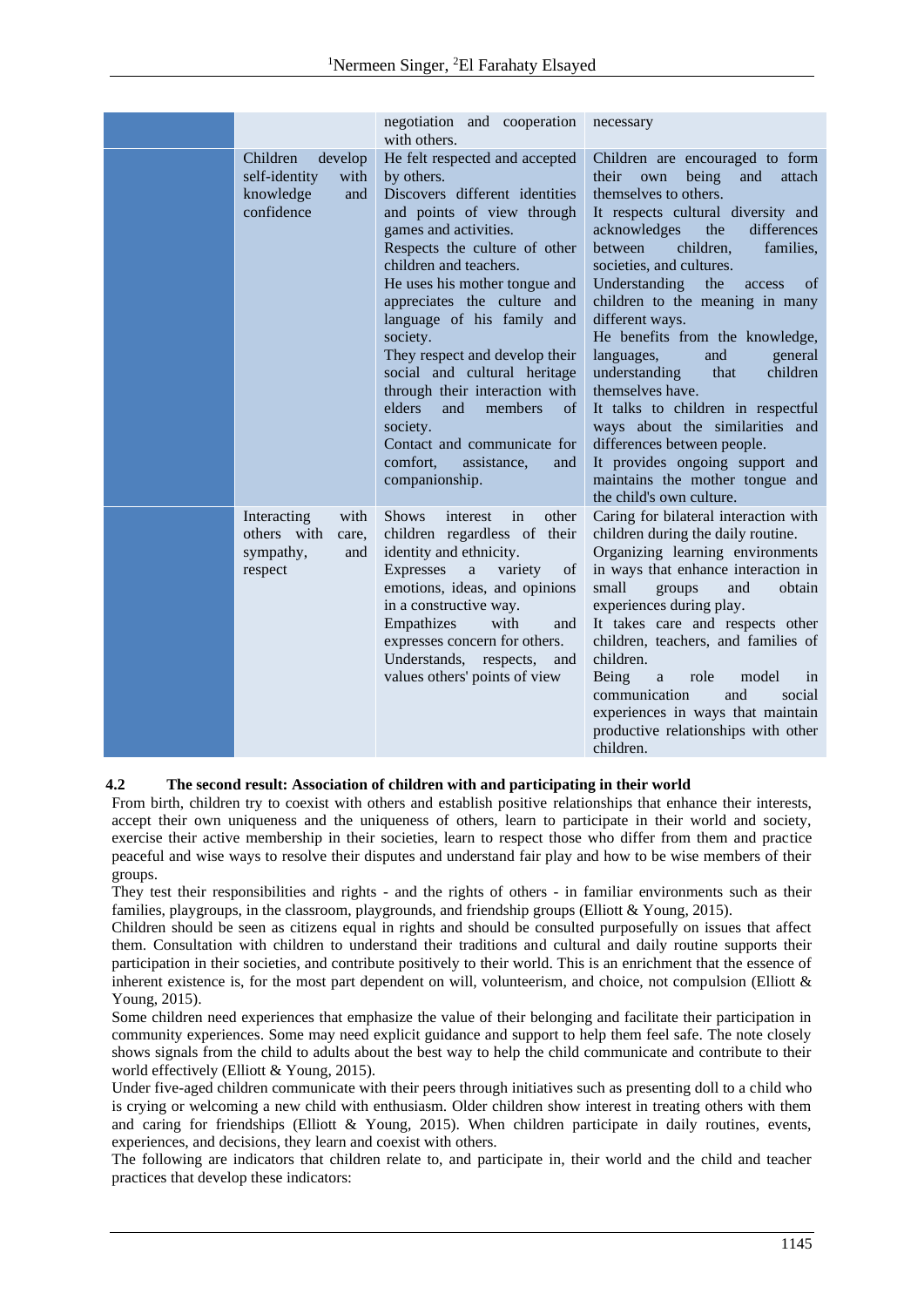| <b>Outcome</b>                                                        | <b>Indicators</b>                                                                                                                                                                                   | <b>Child practices</b>                                                                                                                                                                                                                                                                                                                                                                                                                                                                                                 | <b>Teacher practices</b>                                                                                                                                                                                                                                                                                                                                                                                                                                                                                                                |
|-----------------------------------------------------------------------|-----------------------------------------------------------------------------------------------------------------------------------------------------------------------------------------------------|------------------------------------------------------------------------------------------------------------------------------------------------------------------------------------------------------------------------------------------------------------------------------------------------------------------------------------------------------------------------------------------------------------------------------------------------------------------------------------------------------------------------|-----------------------------------------------------------------------------------------------------------------------------------------------------------------------------------------------------------------------------------------------------------------------------------------------------------------------------------------------------------------------------------------------------------------------------------------------------------------------------------------------------------------------------------------|
| <b>Children</b><br>connect<br>and<br>participate<br>in<br>their world | Children's<br>sense of<br>belonging<br>to<br>their<br>world and developing<br>the concept of mutual<br>rights<br>and<br>responsibilities<br>for<br>effective<br>and<br>meaningful<br>participation. | Children know their right to<br>belong to many societies, to<br>participate with others, and to<br>negotiate roles and relationships<br>in activities group.<br>Children<br>gradually<br>perceive<br>other people's behaviors<br>and<br>treat them appropriately.<br>Respond positively to others<br>and make<br>appropriate<br>and<br>meaningful friendships                                                                                                                                                          | Support a sense of community<br>Provide<br>opportunities<br>for<br>children to search for complex<br>ideas, concepts, and ethical<br>issues related to their lives and<br>communities.<br>U <sub>se</sub><br>language<br>that<br>makes<br>children express their ideas to<br>negotiate roles and collaborate<br>to achieve goals.<br>Children have<br>the skills<br>to<br>participate<br>in<br>group<br>performances<br>joint<br>and<br>activities.                                                                                     |
|                                                                       | Children respond to<br>diversity with respect                                                                                                                                                       | They show interest in others and<br>discover<br>cultural<br>diversity,<br>heritage, and traditions in a way<br>that provides opportunities for<br>choices<br>and<br>new<br>new<br>understanding.<br>Understand the similarities and<br>differences between individuals.<br>He listens to other people's ideas<br>and respects the different ways<br>of their identity and the way<br>they do things.<br>practices more comprehensive<br>approaches<br>achieving<br>to<br>equitable coexistence with other<br>children. | He reflects on his approach to<br>diversity and plans to<br>find<br>experiences<br>appropriate<br>and<br>resources to expand children's<br>horizons.<br>Show<br>children<br>different<br>languages and dialects.<br>Encourage children to listen to<br>others and respect different<br>points of view.<br>It shows positive reactions to<br>behavior<br>diversity<br>the<br>of<br>children and the diversity of<br>address in this regard in line<br>with<br>their<br>diversity<br>and<br>appreciates<br>the<br>distinction<br>therein. |
|                                                                       | Children learn in a<br>fair environment                                                                                                                                                             | Knows relationships between<br>and<br>identifies<br>how<br>people,<br>people<br>incorporated<br>are<br>or<br>excluded from perceived<br><sub>or</sub><br>social environments.<br>Knows bias and the ability to<br>deal with mercy and kindness.<br>decisions<br>Make<br>and<br>solve<br>problems in a manner that meets<br>their needs<br>within<br>specific<br>contexts.<br>Think critically about fair and<br>unfair behavior.<br>Understand<br>evaluate<br>and<br>identity formation methods.                       | Listen carefully to children's<br>concerns and discuss diverse<br>perspectives<br>on<br>issues<br>of<br>inclusion and exclusion, and fair<br>and unfair behavior.<br>Children engage in discussions<br>based on respect and equality.<br>Discuss with children how to<br>build and enhance a limited set<br>of identities for stereotypes.<br>It draws children's attention to<br>issues of equity related to them<br>in the world of early childhood<br>and society.                                                                   |
|                                                                       | Children respect their<br>social responsibilities<br>and the components<br>of the environment in<br>which they live                                                                                 | Play is used to explore and<br>apply new ideas.<br>Others participate<br>solve<br>to<br>problems and contribute<br>to<br>collective outcomes.<br>explores<br>the<br>growing<br>It<br>knowledge and respect for the<br>natural<br>artificial<br>and<br>environment.<br>Realizes<br>the<br>relationship<br>between land, humans, plants,<br>and animals.                                                                                                                                                                 | It enables children to access<br>many natural resources in their<br>environment.<br><b>His</b><br>respect,<br>and<br>care,<br>appreciation are shown as a<br>breeder<br>of<br>natural<br>the<br>environment.<br>It provides ways for enabling<br>children to care for and learn<br>from nature.<br>Consider the nature of children's<br>communication with nature and                                                                                                                                                                   |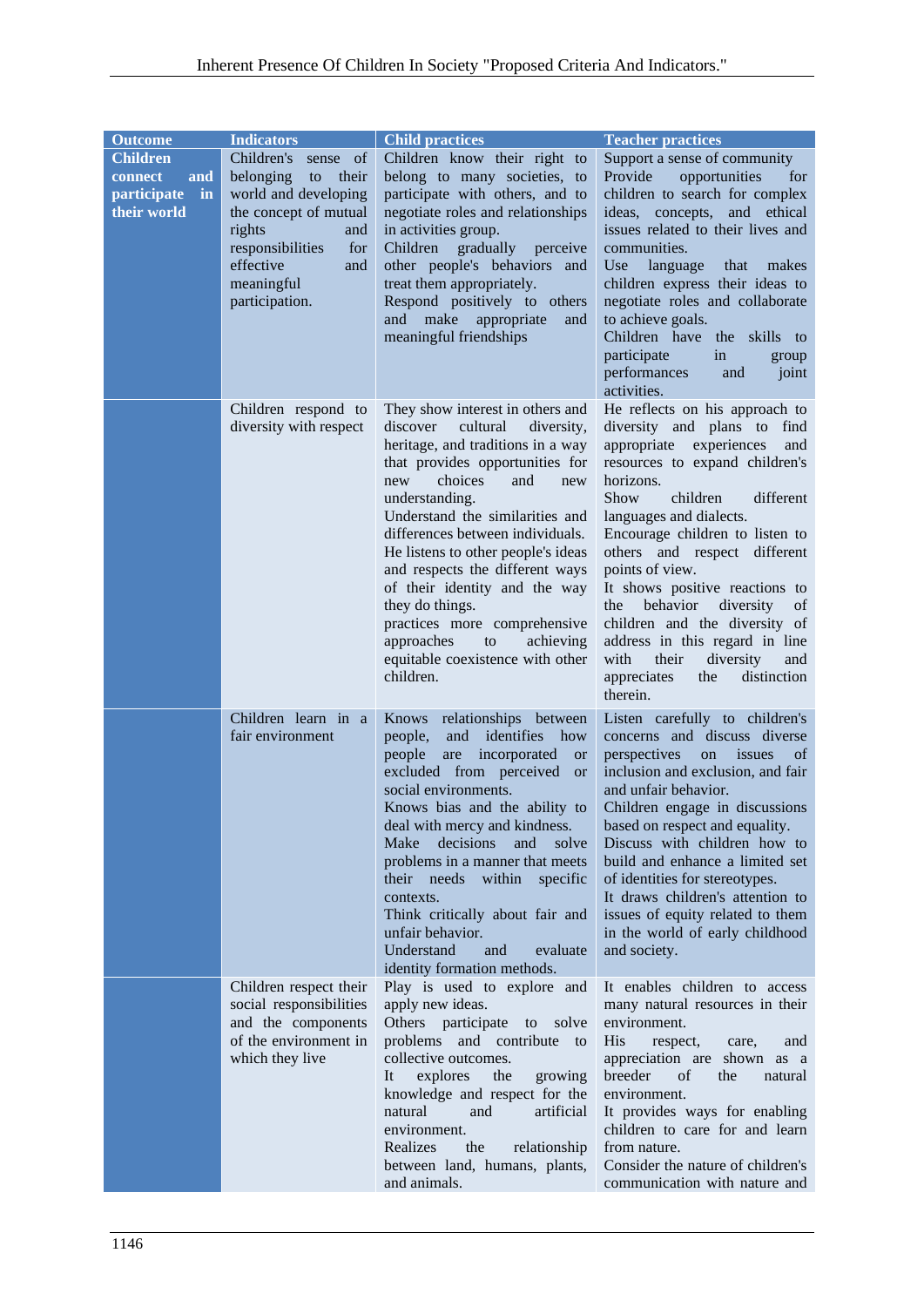|  | He<br>appreciation and cares for community agreements.<br>natural<br>and<br>environments. |  | shows an increasing demonstrate<br>artificial It exchanges information and<br>helps children gain access to<br>knowledge resources about the<br>environment and the impact of<br>human<br>environments. | respect<br>activities | for<br><sub>on</sub> |
|--|-------------------------------------------------------------------------------------------|--|---------------------------------------------------------------------------------------------------------------------------------------------------------------------------------------------------------|-----------------------|----------------------|
|--|-------------------------------------------------------------------------------------------|--|---------------------------------------------------------------------------------------------------------------------------------------------------------------------------------------------------------|-----------------------|----------------------|

#### **4.3 The third result: children's sense of personal contentment**

Without a sense of personal contentment, it is challenging to develop a sense of the inherent presence of children and gain experiences that contribute to making their independent entity. Personal wellbeing includes good physical health, a sense of happiness, and successful social performance.

Attention must be paid to children's sense of personal contentment, according to providing trusting relationships, safe environments, respecting aspects of their development, appreciation of their cultural identity, and gently responding to their emotional state (State Library Victoria,2015).

Childhood professionals play individually and together with a key role with families in supporting children's feelings of personal contentment according to expressing and managing their feelings such as joy, sadness, frustration and fear, and seeking support from others around them. Their feelings and feelings of others are known and accepted, and seeking support from others for their opinions in line with their evolving capabilities.(Singer & El-Sayed Mahmoud, 2020)

With increased physical mobility, a more significant opportunity is available to explore the world, manage and move their bodies in the space of their environments, learn to maintain their basic hygiene practices and maintain basic health and safety practices and manage their health with the healthy diet and exercises necessary for a healthy life.

When children play with other children, they create social groups, test ideas, and challenge the way others think. They ask questions and broaden their thinking and desire to learn. The inclusion of children in play makes play enable them to enjoy their own being (Lang, 1995), encourage cognitive curiosity, solve problems, cooperate with children, and draw positive ways to engage with others (Hunkin, 2014).

The outdoor play areas (in the open air) are a feature of a good learning environment that offers a wide range of play spaces in the natural environment (such as plants, trees, gardens, edible plants, sand, gravel, mud, and water). These spots encourage the spontaneity, risk-taking, exploration, discovery, contact with nature, respect the natural environment and develop the environmental awareness (State Library Victoria,2015).

For example, digital technology may enable children to access global resources and connections and encourage new ways of thinking. The environment can highlight the promotion of the child's concept of their responsibility to care for and preserve the environment (Hunkin, 2014).

Proper nutrition is essential for a healthy life that enables children to participate actively in play, and the childhood environment provides an opportunity to experience healthy foods and learn more about nutritional options, including preparing nutritious food, understanding aspects of an active lifestyle including positive experience for active outdoor play and physical exercise, avoiding substances or products that harm their health and wellbeing.

With physical activity and attention to large and fine motor skills, it gives children the foundations of independent growth and the conviction that they are able to do some tasks themselves ... for example dancing, drama and musical experiences can combine stillness and movement, and learn the children to build and implement simple rhythmic movement sequences (Elliott & Young , 2015).

Through movement patterns and their dependence on their actions, they develop spatial awareness and the ability to move around in confidence and safety in their surroundings. It is also known that the growth of spatial awareness during the first years affects the development of children's athletic abilities positively.

For example, physical comfort contributes to children's ability to focus, collaborate, and learn. When children become more independent, they can take greater responsibility for their own health and hygiene, and they are able to take into account their own safety and that of others (Elliott  $&$  Young, 2015).

The following table shows the indicators of feelings of personal contentment and the practices of the child and teachers to develop these indicators:

| <b>Outcome</b>     | <b>Indicators</b>      | <b>Child practices</b>               | Teacher practices            |
|--------------------|------------------------|--------------------------------------|------------------------------|
| <b>Children's</b>  | Children have a strong | The child shows trust in others      | <b>Shows</b><br>affection.   |
| ot<br>sense        | of social and<br>sense | and cooperating in an increasing     | understanding, respect, and  |
| <b>personal</b>    | emotional contentment  | and integrated manner with           | cooperation for all children |
| <b>contentment</b> |                        | others.                              | their<br>documents<br>and    |
|                    |                        | participate<br>others in<br>Children | accomplishments<br>and       |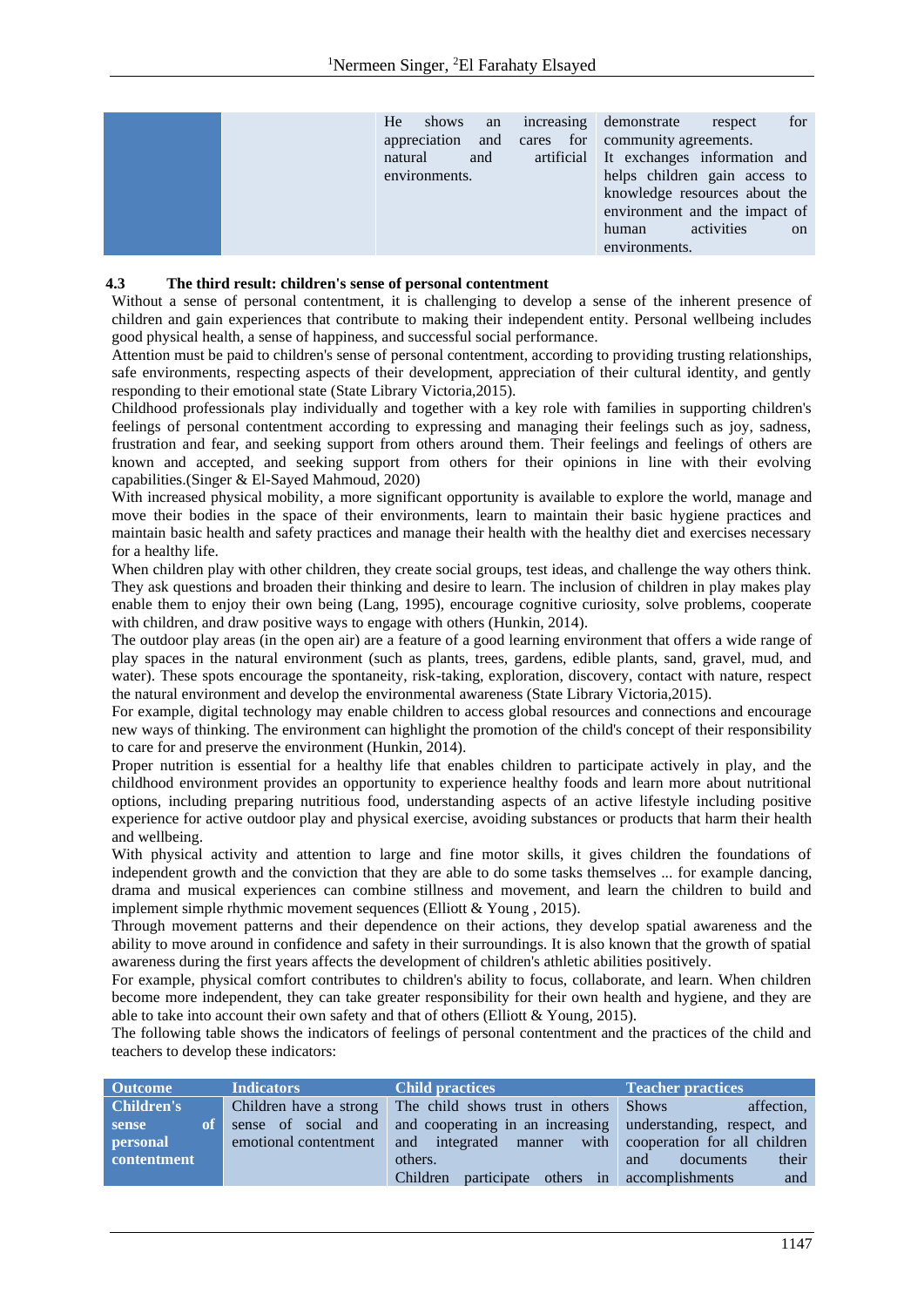|                                                                                     | times of distress, confusion, and<br>frustration.<br>Share with others the moments of<br>fun, happiness, and contentment.<br>Accepts new challenges<br>and<br>celebrates his own efforts, his<br>accomplishments, and those of<br>others.<br>Enjoy the moments of oneself,<br>and learn about his personal<br>accomplishments.<br>Accept challenges, make risky<br>decisions,<br>and handle<br>with<br>unexpected changes, frustrations,<br>and events.<br>Shows an increased ability to<br>absorb, control and direct his<br>personal emotions in ways that<br>take into account the feelings and<br>needs of others.                                                                                         | successes.<br>Ensures that all children feel<br>proud and confident in their<br>accomplishments<br>by<br>enhancing children's sense<br>of belonging, bonding, and<br>contentment.<br>Supports the inclusion of<br>children, perseverance<br>1n<br>tasks<br>and<br>play,<br>and<br>encourages them to expand<br>presenting proposals,<br>in<br>opinions, and ideas.<br>Provides high expectations<br>for each child's abilities and<br>respects children's personal<br>decisions.<br>Expresses a pleasure to share<br>children<br>with<br>and<br>their<br>families aspects of their<br>culture and religious beliefs.<br>talks with children about<br>their feelings and reactions<br>about events in order to<br>support their understanding<br>of their personal emotions,<br>the ability to control them,<br>and the ways in which they<br>control themselves.-<br>Commends the efforts and<br>continuous development of<br>children |
|-------------------------------------------------------------------------------------|----------------------------------------------------------------------------------------------------------------------------------------------------------------------------------------------------------------------------------------------------------------------------------------------------------------------------------------------------------------------------------------------------------------------------------------------------------------------------------------------------------------------------------------------------------------------------------------------------------------------------------------------------------------------------------------------------------------|----------------------------------------------------------------------------------------------------------------------------------------------------------------------------------------------------------------------------------------------------------------------------------------------------------------------------------------------------------------------------------------------------------------------------------------------------------------------------------------------------------------------------------------------------------------------------------------------------------------------------------------------------------------------------------------------------------------------------------------------------------------------------------------------------------------------------------------------------------------------------------------------------------------------------------------|
| Children<br>take<br>responsibility for their<br>health<br>physical<br>and<br>safety | Knows and expresses his physical<br>needs (such as thirst, hunger, rest,<br>relief, and physical activity).<br>Feels healthy, safe and able to<br>communicate physically with<br>others.<br>Integrates into increasingly<br>difficult sensory and motor skills,<br>balances between<br>and<br>more<br>complex activities such as dance,<br>creative movements, and drama.<br>He responds dynamically<br>to<br>traditional<br>and<br>contemporary<br>music, dance, and storytelling.<br>Shows an increased about healthy<br>lifestyles and adequate food.<br>shows<br>It<br>growth<br>in<br>its<br>independence and efficiency in<br>the areas of personal care, care,<br>and safety for itself and for others. | He plans physical and vital<br>activities<br>with<br>children<br>including<br>dance,<br>drama,<br>movement and games.<br>He takes advantage of<br>family and community<br>experiences and experiences<br>to<br>incorporate<br>familiar<br>and<br>physical<br>games<br>activities<br>children's<br>into<br>games.<br>It provides a variety of tools<br>necessary for<br>developing<br>children's fine and motor<br>skills.<br>Provides<br>ongoing support<br>for children to learn hygiene<br>practices.<br>Discusses safety and health<br>issues with children and<br>involves them in developing<br>guidelines for maintaining a<br>safe environment for all.<br>Children<br>engage<br>in<br>experiences,<br>discussions,<br>and rules-making to promote<br>healthy lifestyles and good                                                                                                                                               |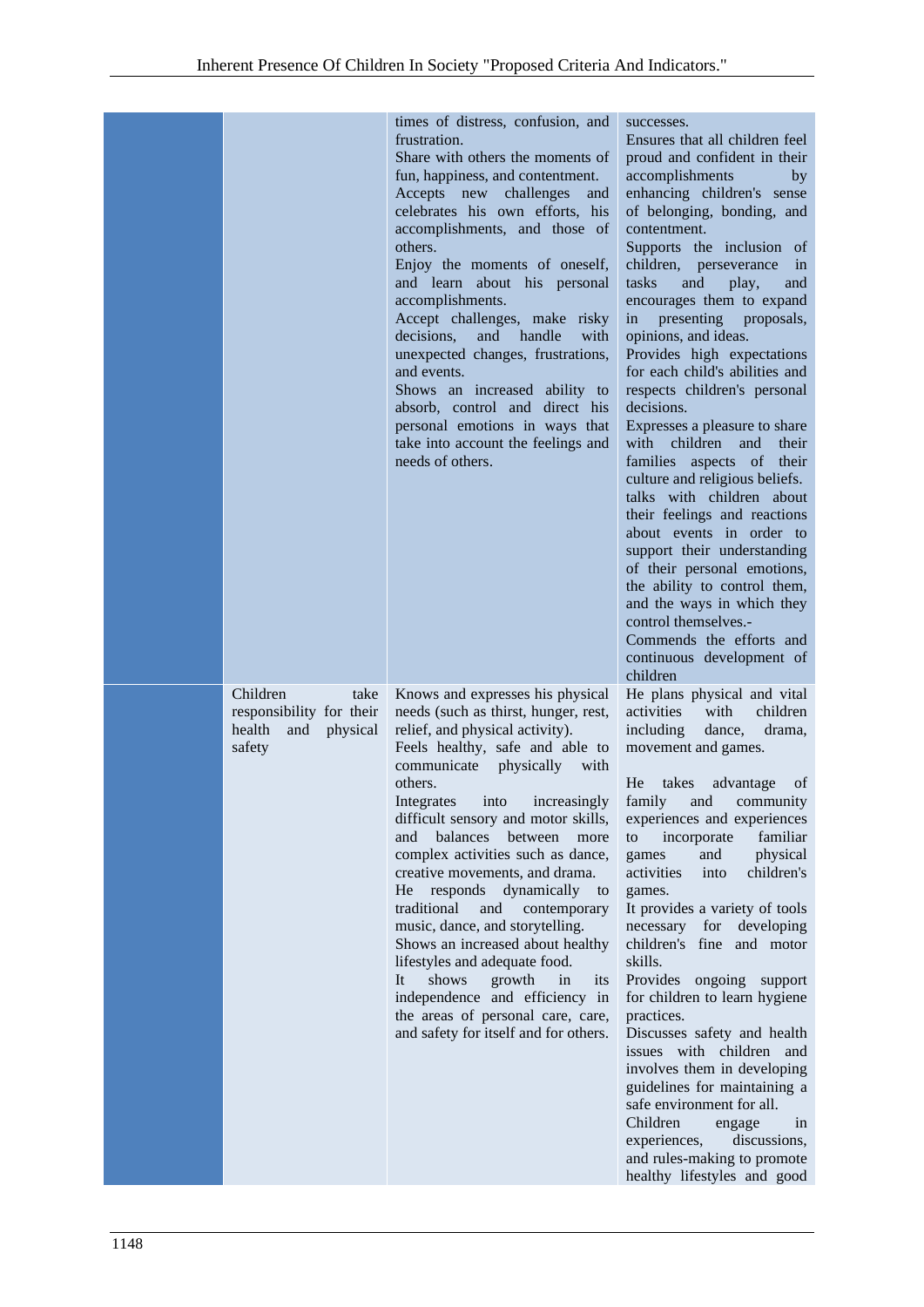## **4.4 Fourth result: Children self-confidence**

nutrition.

Responsive learning relationships support children with their curiosity and eagerness to learn and explore the world through touch, sight, sound, taste, smell and movement. Hence, this can give them more confidence to explore and experiment with new ideas, and more willingness to learn, trust and participate in lifelong learning.

The child's brain develops through his active participation with others (Lansdown, 2004). With the warmth and support of others, children realize that learning is fun and useful. Normal playing time gives them an opportunity to discover, build confidence, confront the challenges and success in their learning and contribute positively to the learning of other children. In addition to generating new motives for learning, develop and employ their imagination, and build problem-solving and research skills. (Koga, Bennett & Moss, 2010)

With encouragement, children become comfortable with taking risks, and they know that failure is a valuable part of learning and that learning from mistakes supports subsequent success and more growth in seeking help when they need it.

Children's participation in learning changes the things they know, can do and value. Moreover, when providing many opportunities and a rich supply of natural and manufactured materials and tools, children build, sculpt, and draw, and participate in sustainable joint talks that focus on their interests. (Elliott & Young, 2015)

Children learn and expand their thinking skills when acquiring opportunities to generate questions about situations and phenomena, implement work paths, evaluate results, and ask questions from their imagination of this situation, which causes children to engage in their environment, share their feelings and thoughts about learning with others, and understand that listening to others' responses may help them to understand experiences and make them new. (Koga, Bennett & Moss, 2010)

Children learn and expand their learning by communicating with people, places, technologies, and natural materials. They employ things in inquiring, innovating and building, and use their notes and others' comments to revise and build on the idea. (Elliot 2008)

Children take advantage of many opportunities to generate and discuss ideas, make plans, practice exercises, brainstorming, thinking, and give reasons for their choices. They research what they can do, systems, and how they work. Using information and communication technologies helps their thinking and represent what they know and understand. (Goleman, 2012)

Children use methods such as exploration, teamwork, and systematic solution to problems and develop behaviors such as curiosity, perseverance, and creativity that give them the inherent presence and benefit from learning. Confident children have the ability to adapt their past experiences and benefit from one context to another and to find and use resources in order to learn from one of the effective learning skills. (Lansdown, 2004)

In the supportive environment for learning, children are confident and involved. Their ability to assume the responsibilities of education, refine their personality and contribution in the relevant social environment increases, which makes learning clearer and increases children's sense of belonging, and encourages children to interact with learning methods. This can be noticed through the child's ability to deeply focus on all what draw the attention. Children see the world from different angles, have different learning methods and their preferred methods of learning. In addition, they find new knowledge through group practices and collaborative negotiation and these are essential skills for lifelong learning. (Lansdown, 2004)

The following table shows indicators of self-confidence and the practices of the child and teachers that develop or improve these indicators:

| <b>Outcome</b>  | <b>Indicators</b> | <b>Child practices</b>                | <b>Teacher practices</b>                |
|-----------------|-------------------|---------------------------------------|-----------------------------------------|
| Self-           | Children          | Child's desire to learn more about    | Teacher recognizes the importance of    |
| confident       | develop           | their environment, and use toys to    | learning and provides a flexible and    |
| <b>Children</b> | learning habits   | explore and visualize ideas and       | open learning environment               |
|                 | such as           | verifying them.                       | Teacher responds to the aspects of      |
|                 | curiosity,        | Child expands and pursues their       | children's learning by responding to    |
|                 | cooperation,      | special interests with enthusiasm,    | them, encouraging them and providing    |
|                 | creativity,       | strength and focus                    | them with additional ideas              |
|                 | perseverance      | Child creates experiences through     | Teacher provides the right place and    |
|                 | and appropriate   | play and contributes to them with     | time to integrate children in achieving |
|                 | reactions         | their experiences arising out of pure | individual and shared goals             |
|                 |                   | thinking                              | He listens carefully to the ideas of    |
|                 |                   | Child joins a variety of rich and     | children and discusses with them on     |
|                 |                   | meaningful experiences that depend    | how to develop them, and provides       |
|                 |                   | on asking questions, affirming        | opportunities for them to reconsider    |
|                 |                   | creativity and producing new ideas    | their ideas and expand their thinking   |
|                 |                   | and methods.                          | He uses ideal exploration processes     |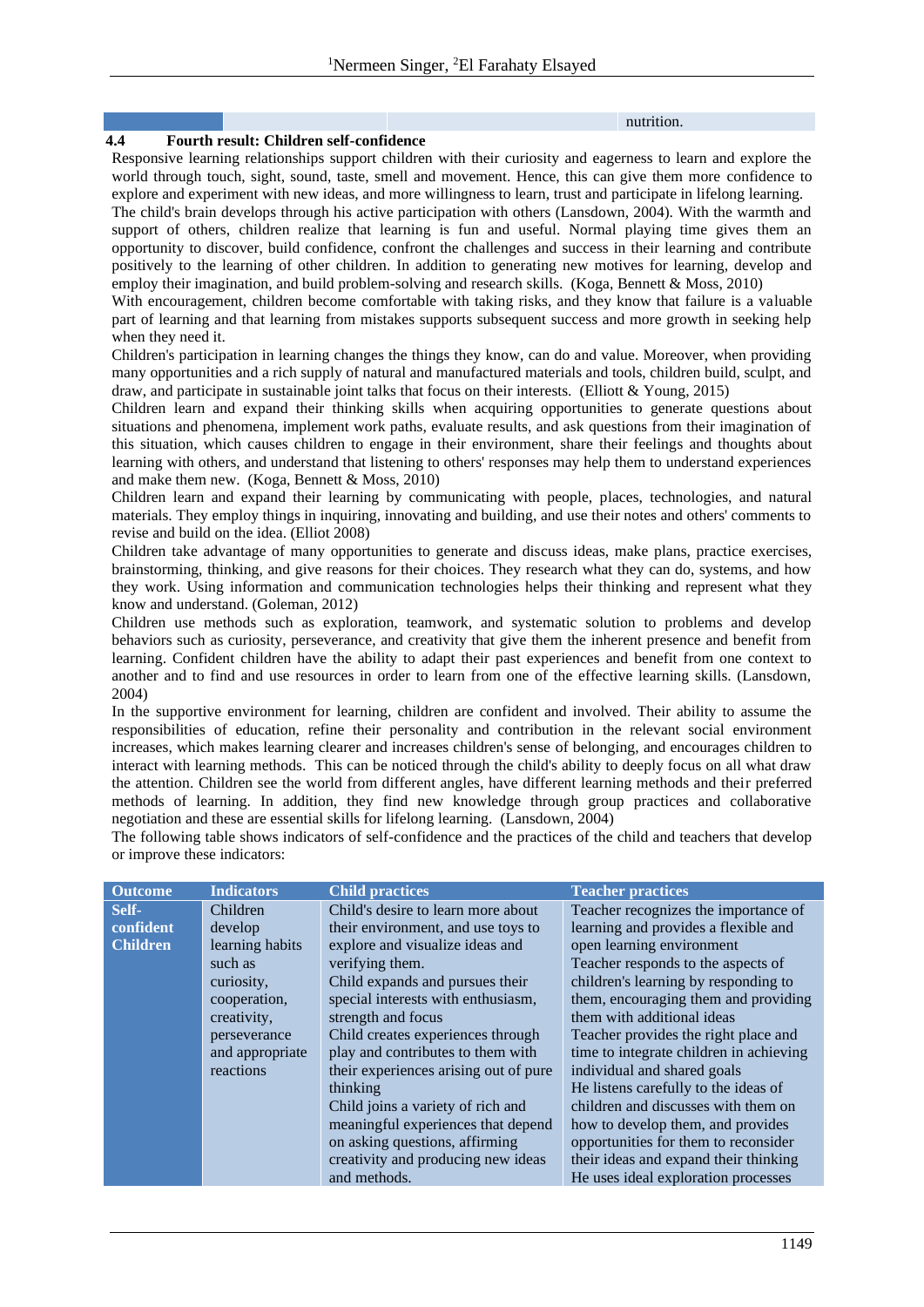|                                                                                                                                                        |                                                                                                                                                                                                                                                                                                                                                                                                                                                                                                                                                                      | like curiosity imagination, and trying<br>to experiment with new ideas and<br>facing challenges<br>He discusses what they learned and<br>how they learned it                                                                                                                                                                                                                                                                                                                                                                                                                                                                                                                                                               |
|--------------------------------------------------------------------------------------------------------------------------------------------------------|----------------------------------------------------------------------------------------------------------------------------------------------------------------------------------------------------------------------------------------------------------------------------------------------------------------------------------------------------------------------------------------------------------------------------------------------------------------------------------------------------------------------------------------------------------------------|----------------------------------------------------------------------------------------------------------------------------------------------------------------------------------------------------------------------------------------------------------------------------------------------------------------------------------------------------------------------------------------------------------------------------------------------------------------------------------------------------------------------------------------------------------------------------------------------------------------------------------------------------------------------------------------------------------------------------|
| Children<br>develop a series<br>of skills and<br>methods such as<br>problem<br>solving,<br>inquiry,<br>research,<br>achievement,<br>and hypothesis     | Child uses a variety of thinking<br>strategies to deal with specific<br>situations and reuse these strategies<br>to suit new situations<br>Child uses mathematical notation to<br>organize and communicate<br>mathematical ideas and concepts<br>The child engages in daily activities<br>in the light of their natural context<br>and derives general laws from<br>them, by using patterns they have<br>created or identified themselves and<br>then explaining to others using<br>mathematical symbols                                                             | He creates environment for Learning<br>with appropriate levels of challenge<br>encourages children to explore,<br>experiment and take appropriate risks<br>in their learning<br>Recognize mathematical concepts that<br>children bring to learn and build on<br>these concepts in ways that are<br>relevant to each child<br>He provides experiences that<br>encourage children to achieve and<br>solve problems<br>He encourages children to use<br>language to describe and explain their<br>ideas<br>He provides opportunities to share<br>experiences that support achievement<br>in complex ideas, concepts, logic, and<br>hypothesis<br>He encourages children to make their<br>ideas and theories visible to others |
| Children<br>transfer and<br>apply what they<br>have learned<br>from one<br>context to<br>another                                                       | Child imitates and repeats other<br>people's practices and actions,<br>either directly or at a later time<br>There is a relationship between<br>experiences, concepts and processes<br>Child uses play and reasoning<br>processes to solve problems<br>Child applies generalizations from<br>one case to another<br>Children use strategies that were<br>effective in solving problems in one<br>case in a new context                                                                                                                                               | He Appreciates signs indicating that<br>children are applying learning in new<br>ways and talks to them about that in<br>ways that increase their understanding<br>He supports children to build multiple<br>solutions to problems and use different<br>ways of thinking<br>He draws children's attention to<br>patterns and relationships in the<br>environment and their learning<br>He establishes a time and spatial plan<br>so that children can thing about their<br>learning and see the similarities and<br>relationship between current and new<br>learning                                                                                                                                                       |
| Children derive<br>their own<br>learning by<br>communicating<br>with<br>individuals,<br>place,<br>technology,<br>natural and<br>unnatural<br>materials | Child uses his senses to explore<br>natural environments and contexts<br>Child explores the Social<br>construction that contributes to<br>learning<br>Child uses environmental data,<br>media, sounds and drawings in his<br>social environment<br>Child employs resources to achieve<br>inherent presence, aggregation,<br>innovation and construction<br>Child Understands appropriate<br>techniques for his age, learning and<br>maturity, and uses information and<br>communication technology ICT in<br>order to solve problems, explore<br>ideas and theories. | He provides opportunities and support<br>for children to integrate into beneficial<br>learning relationships<br>He provides tangible and exploratory<br>experiences with natural and unnatural<br>materials<br>He Builds relationships between early<br>childhood and community contexts<br>He thinks carefully about how children<br>are assembled for play, taking into<br>account the possibility of preparing<br>and enhancing peers<br>He provides appropriate tools,<br>technologies, skills, and knowledge to<br>enhance children's learning abilities<br>He provides opportunities for children<br>to socialize, such as a cooperative<br>learning strategy.                                                       |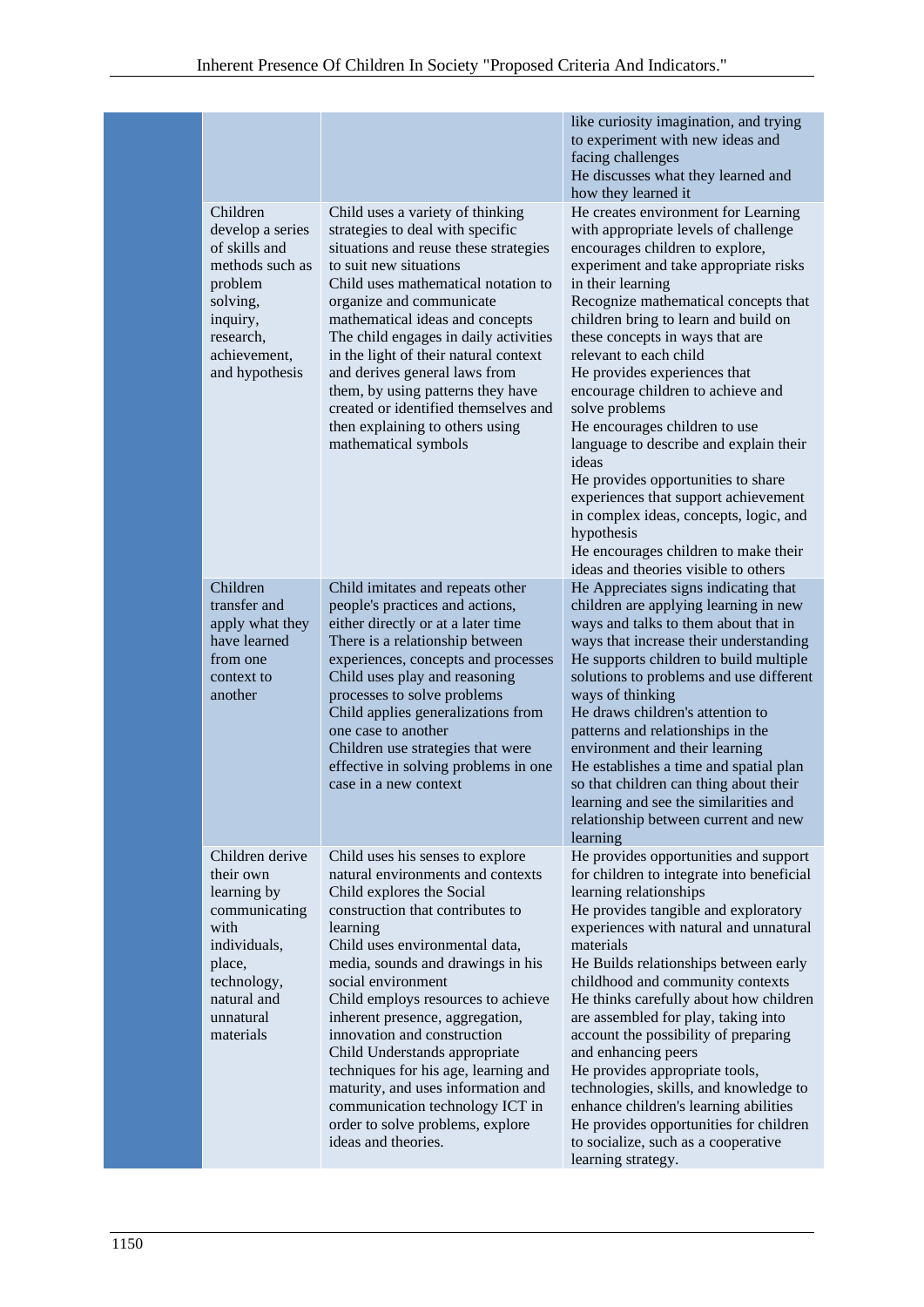## **4.5 Fifth result: effective dialogue with children**

Dialogue is an important component of the inherent presence of children as they talk from birth with others using different gestures, sounds, language, and communication tools. They are social beings who exchange ideas, opinions, and feelings, and they use tools and means of communication, including music, dance, and acting to express themselves, communicate with others, and expand their learning. (Koga, Bennett & Moss, 2010)

Since birth most children are social and eager to exchange ideas, questions, and feelings. They appear using gestures, movement, visual and non-verbal cues, sounds, language, and auxiliary communication to engage in the world and form relationships. This development needs to understand how symbols and patterns work and how they can be used to engage others. From birth, intentional communication is strengthened and expanded (Lally, 2005)

Children learn to exchange communications through their relationships with responding adults and explore patterns of sound, movement, singing, reading stories, playing games, and recording their thoughts.

Children's wellbeing, identity, and sense of will and their ability to make friends are closely related to developing dialogue skills, and are closely related to their ability to express feelings and ideas.

From birth, gestures for children are the beginning of efficient communication. Adults who spend time communicating from person to person with young children, speaking and talking to the child with multiple exchanges back and forth, make significant contributions to expanding the growth of children's vocabulary. (Hunkin, 2014)

Children are effective communicators, as the communication and self-expression take many forms, including sharing stories and symbols from their own culture, re-enacting well-known stories and using creative arts such as painting, sculpture, drama, dance, movement and music to communicate with others. They create and explore fantasy worlds through dramatic gameplay and artwork. They build great vocabulary, which is able to express ideas verbally and use a wide range of media. They recognize the function and value of the visual elements and use them to symbolize meaning, for example, using color in drawing to express emotions. Children begin to explore written communication by writing, drawing, and producing approximate writing estimates. They use digital technologies and multimedia resources to communicate, play, and learn. They create and display their private information in a way that suits audiences and different purposes. (Edwards, 2012)

Children use symbols to explore and play to represent and make sense. They become aware of the relationships between oral and visual notations and learn about patterns and relationships. They learn how to represent sounds alphabetically and to identify some of the sounds of letters, symbols, characters, and signs. While children continue to build their skills in reading printed text from left to right and from top to bottom (in English families), they use information in the context of images and other sources to help make sense. As they progress through this stage, children begin self-correction when reading aloud and distinguishing between texts that represent real and fictional experiences. (Uprichard, 2007)

Children learn and develop access to the environments rich with printing and communication with adults who design and respond to children's oral and written messages, which help to advance learning progress. Children are increasingly using traditional speech and writing, and simple punctuation marks. Over time, children learn to use and create simple texts on familiar topics and choose content, form, and vocabulary in their writing. As their skills advance, they spell frequently used words and use known spelling patterns to make reasonable attempts to spell unfamiliar words. (Koga, Bennett & Moss, 2010)

Arithmetic is the ability to use calculations in daily life as children learn new mathematical concepts through daily interactions. It is essential for the mathematical ideas that young children interact with, to be relevant and meaningful in the context of their current lives. It requires teachers to have rich arithmetic vocabulary to describe and explain mathematical ideas accurately to children and to support mathematical growth.

Spatial awareness, pattern, counting, measurement, logic data and relationships, and exploring the world are allpowerful mathematical ideas that children need to be educated. (Bredekamp, 1987)

Experience in early childhood is based on linguistic experiences and literacy and numeracy education that are shaped by children within their families and communities, and that positive attitudes and competencies in literacy and numeracy are essential to successful children's learning. The foundations of these competencies are adopted in childhood. (Uprichard, 2007)

The following table shows indicators of effective dialogue with children and child and teacher practices that develop or improve these indicators:

| <b>Outcome</b>         | <b>Indicators</b> | <b>Child practices</b>          | <b>Teacher practices</b>              |
|------------------------|-------------------|---------------------------------|---------------------------------------|
| <b>Children</b><br>are | The child         | Child has funny interactions    | He incorporates the child in funny    |
| good                   | interacts         | using verbal and non-verbal     | interactions with other children      |
| <i>interlocutors</i>   | verbally and      | language. Verbally and non-     | He appropriately responds to          |
|                        | non-verbally      | verbally respond to what he     | children's efforts                    |
|                        | with others       | sees, hears, touches, feels and | He listens and responds to children's |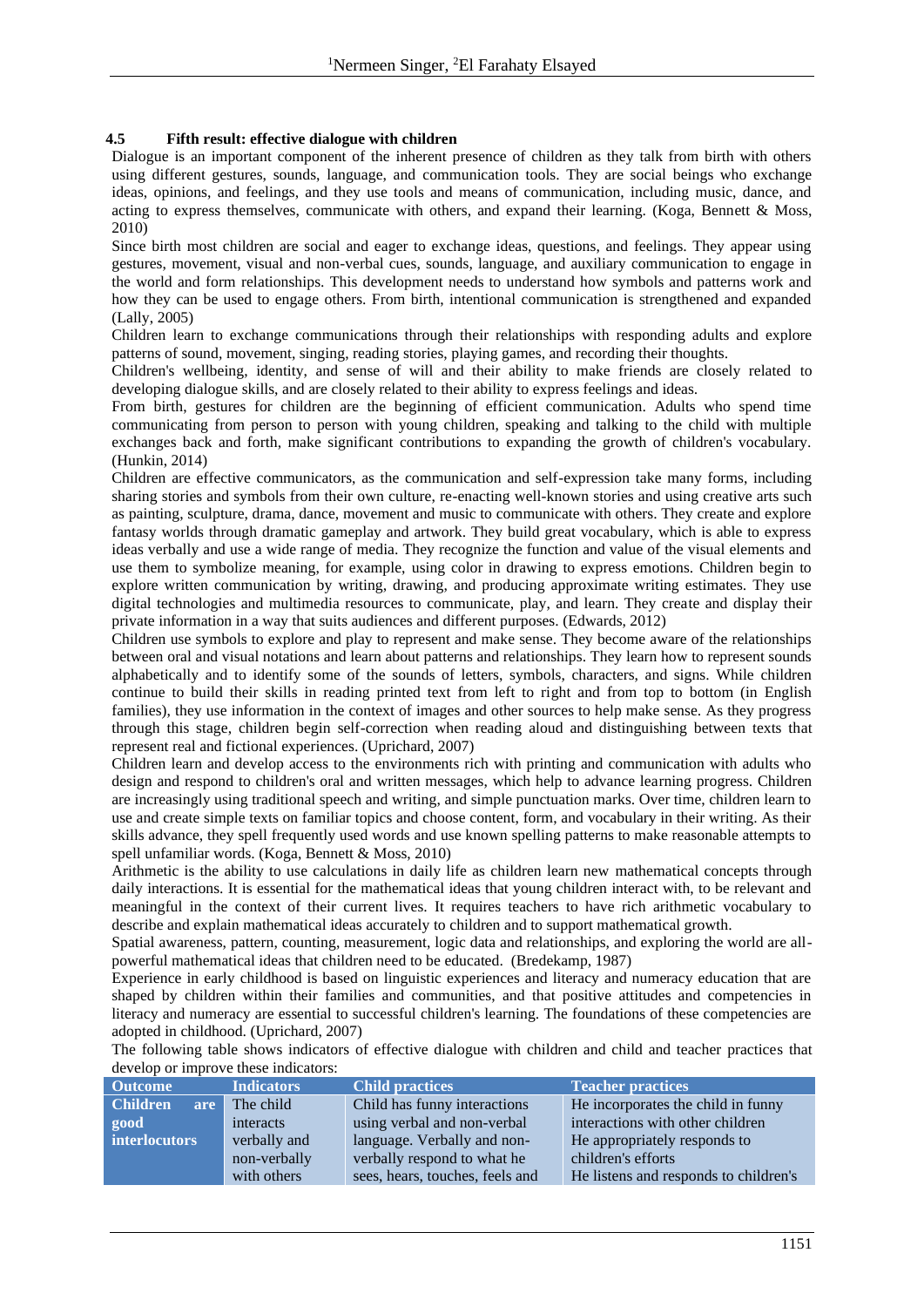|                                                                                                              | tastes<br>Child uses language, play, and<br>art to communicate<br>Child exchanges thoughts,<br>feelings, and concepts using<br>language, theater, and other arts<br>The child recognizes counting<br>and numbers using vocabulary<br>and describe size, length,<br>quantity, capacity, and the<br>number significance                                                                                                                                                                                                                                                   | words<br>He assesses the linguistic heritage of<br>children and encourages them, along<br>with family and community<br>members, to use and acquire major<br>languages such as Arabic and English<br>He uses a language that encourages<br>children to express themselves                                                                                                                                                                                                                                                                                                                                                            |
|--------------------------------------------------------------------------------------------------------------|-------------------------------------------------------------------------------------------------------------------------------------------------------------------------------------------------------------------------------------------------------------------------------------------------------------------------------------------------------------------------------------------------------------------------------------------------------------------------------------------------------------------------------------------------------------------------|-------------------------------------------------------------------------------------------------------------------------------------------------------------------------------------------------------------------------------------------------------------------------------------------------------------------------------------------------------------------------------------------------------------------------------------------------------------------------------------------------------------------------------------------------------------------------------------------------------------------------------------|
| The child is<br>integrated into a<br>group of<br>contexts and<br>acquires<br>meaning in<br>these contexts    | Child listens and responds to<br>sounds, speech patterns, and<br>rhymes in context<br>Child listens to printed, visual<br>and informational texts and<br>responds with related gestures,<br>procedures, comments and / or<br>questions<br>Child sings rhymes, chants and<br>songs and understands basic<br>concepts and processes of<br>reading, writing and basic<br>mathematics, such as language<br>sounds, phoneme relationships,<br>concepts of printing and the<br>ways in which texts are<br>combined<br>Child explores texts from<br>different perspectives and | He provides a rich environment with<br>literacy, singing and chanting<br>rhymes, chants and songs<br>He engages children in play with<br>words and sounds and speak openly<br>about concepts such as rhyme, letters<br>and sounds when exchanging texts<br>with children<br>He uses familiar family and<br>community texts and engages<br>children in conversations about the<br>meanings of images and words as<br>well as engaging them in discussions<br>about texts that enhance<br>consideration of diverse perspectives<br>He supports children to analyze the<br>ways in which texts are written to<br>show specific aspects |
| The child<br>expresses ideas<br>and extracts<br>meanings by<br>using a series of<br>communication<br>devices | begins to analyze meanings<br>Child uses language and<br>integration in playing for<br>imagination and creating roles,<br>texts and thoughts<br>Child Shares stories and<br>symbols of their culture and<br>reenact the known stories<br>Child uses creative arts such as<br>painting, photography,<br>sculpture, drama, dance,<br>movement, music and<br>storytelling to express ideas and<br>find meaning<br>Child expresses ideas and<br>meaning using a variety of<br>means of communication<br>Child uses pictures, letters and<br>words close to the meaning      | He builds on children's experiences<br>with family and society through<br>creative and expressive arts<br>He provides a set of resources that<br>enable children to express meaning<br>using visual arts, dramatic acting, and<br>music<br>He discusses children while reading<br>or discussing books and other texts<br>He provides data and resources that<br>encourage children to experiment<br>with images and text                                                                                                                                                                                                            |
| The child begins<br>to understand of<br>how symbol,<br>pattern, and<br>abstraction<br>systems work           | Child uses symbols in playing<br>to represent and convey<br>meaning<br>Child realizes that symbols are<br>a powerful way to communicate<br>Child recognizes the<br>relationships between oral,<br>written and illustrated data, as<br>well as the relationships<br>between them<br>Child sorts, categorizes,                                                                                                                                                                                                                                                            | He draws child's attention to symbols<br>and patterns in their environment and<br>talks about patterns and relationships,<br>including the relationship between<br>letters and sounds<br>He enables the child to access to a<br>wide range of everyday materials that<br>can be used to find patterns, sorts,<br>categories, organizing, and<br>comparing<br>He engages child in discussions about                                                                                                                                                                                                                                  |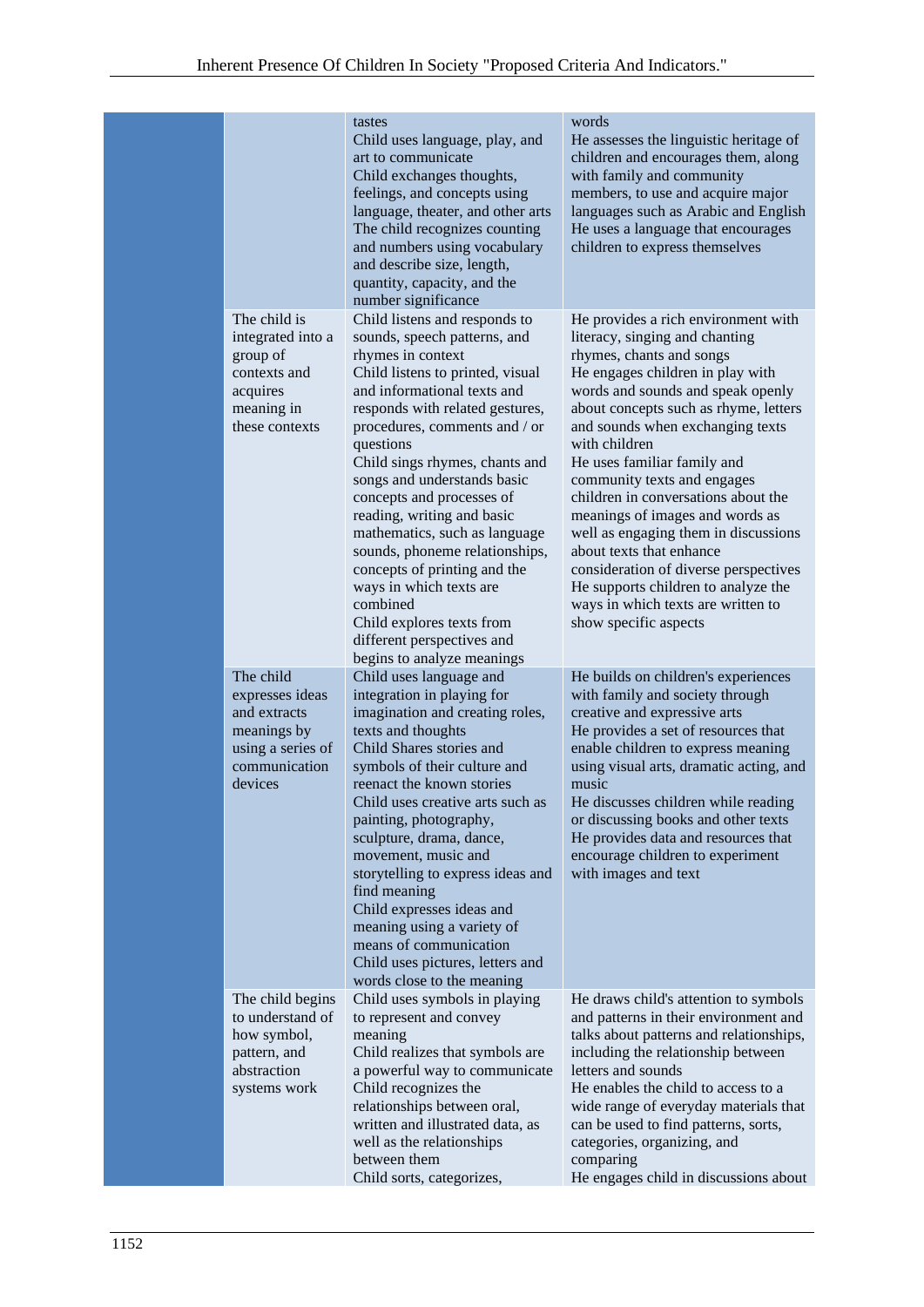|                                                                                            | organizes, and compares events<br>and attributes of things and<br>materials, in their social and<br>natural contexts<br>Child listens and responds to<br>voices and patterns of speech,<br>stories and rhyme<br>Child depends on the sequence<br>memory to complete the task                                                                                                                                                      | symbol systems, for example, letters<br>and numbers, time, money, and<br>musical notes                                                                                                                                                                                                                                                                                                                                                      |
|--------------------------------------------------------------------------------------------|-----------------------------------------------------------------------------------------------------------------------------------------------------------------------------------------------------------------------------------------------------------------------------------------------------------------------------------------------------------------------------------------------------------------------------------|---------------------------------------------------------------------------------------------------------------------------------------------------------------------------------------------------------------------------------------------------------------------------------------------------------------------------------------------------------------------------------------------------------------------------------------------|
| Children use<br>information and<br>communication<br>technology to<br>access<br>information | Child learns about the uses of<br>technology in everyday life and<br>uses real or imaginary<br>technology as pillars while<br>playing<br>Child uses ICTs to access<br>images and information,<br>explore diverse perspectives<br>and find meaning for his world<br>and contexts<br>Child uses ICTs as tools for<br>designing, drawing, editing,<br>expressing and composing<br>Child uses technology to enjoy<br>and find meaning | He enables the child to access to a<br>wide range of technology<br>He integrates technology into<br>children's games experiences and<br>projects<br>He teaches the child skills and<br>techniques and encourages him to use<br>technology to explore new<br>information and represent his ideas<br>He encourages collaborative learning<br>about and through technology. This<br>is among children and between the<br>child and the teacher |

## **5. CONCLUSION AND DISCUSSION**

The fundamentals of the children's inherent presence are rooted in a strong sense of self identity and children's attachment to their context. Their sense of personal contentment, self-confidence, and good dialogue with them are in light of the standards, indicators and practices of the child, the teacher and everyone involved in dealing with the child.

Despite the progress in the movement to achieve the inherent presence of children since the adoption of the Convention on the Rights of the Child, this movement is still at early stage of its development. There is an urgent need to focus on more investment in the "institutionalization" of the inherent presence of children through cultural development and in effecting cultural changes related to the status and role of children, in order to achieve the full and sustainable realization of their rights, according to the following directions:

- 5.1 Issuing the necessary legislation to protect and develop children's rights, such as the mechanisms of eligibility, to be heard in families and schools and to protect them from all forms of violence, abuse and neglect.
- 5.2 Providing appropriate and accessible information on the rights of children of all ages. Since children can only exercise their rights if they have access to information in a form that they can understand and use.
- 5.3 Providing information, capacity building, democratic education, developing cooperative and child-friendly public services and institutions supporting children, peer education, making the media available, mobilizing the local community, and engaging in dialogues with the government in all relevant aspects of policy development.
- 5.4 Improving the quality of programs and initiatives aimed at developing the inherent precense of children according to ethical, sensitive and child-related standards that are comprehensive, safe, understandable and well received within the context of their families and societies.
- 5.5 Community networking of plans, programs and projects directed to support the inherent presence of children: establishing and strengthening communication links, building bridges of cooperation and participation between different institutions, exchanging experiences and benefiting from the expected initiatives and creations. Hence, facilitating the building of programs and projects aimed at expanding the level of participation at the community level in terms of quantity and deepening its positive impact "in terms of quality".
- 5.6 They are developing a culture of respect for the right of children to express their views and take them seriously. The implementation of this standard is a prerequisite for paving good and fertile soil from which the fruits of participation sprout and the foundations of sustainability for the flowering take root, in addition to enriching the culture with positive values and trends, and with knowledge and conscience in enhancing the skills and competencies of the inherent presence, and in covering this cultural enrichment for both adult and children's culture.
- 5.7 Creating a healthy environment for children: It is not less likely that childhood issues and children's rights receive indifference or even prevention or aggravation in various forms and for various reasons in many societies. The root of this error lies in the existence of cultural barriers between the adult and young community, and mutual cultural expectations between adults and children.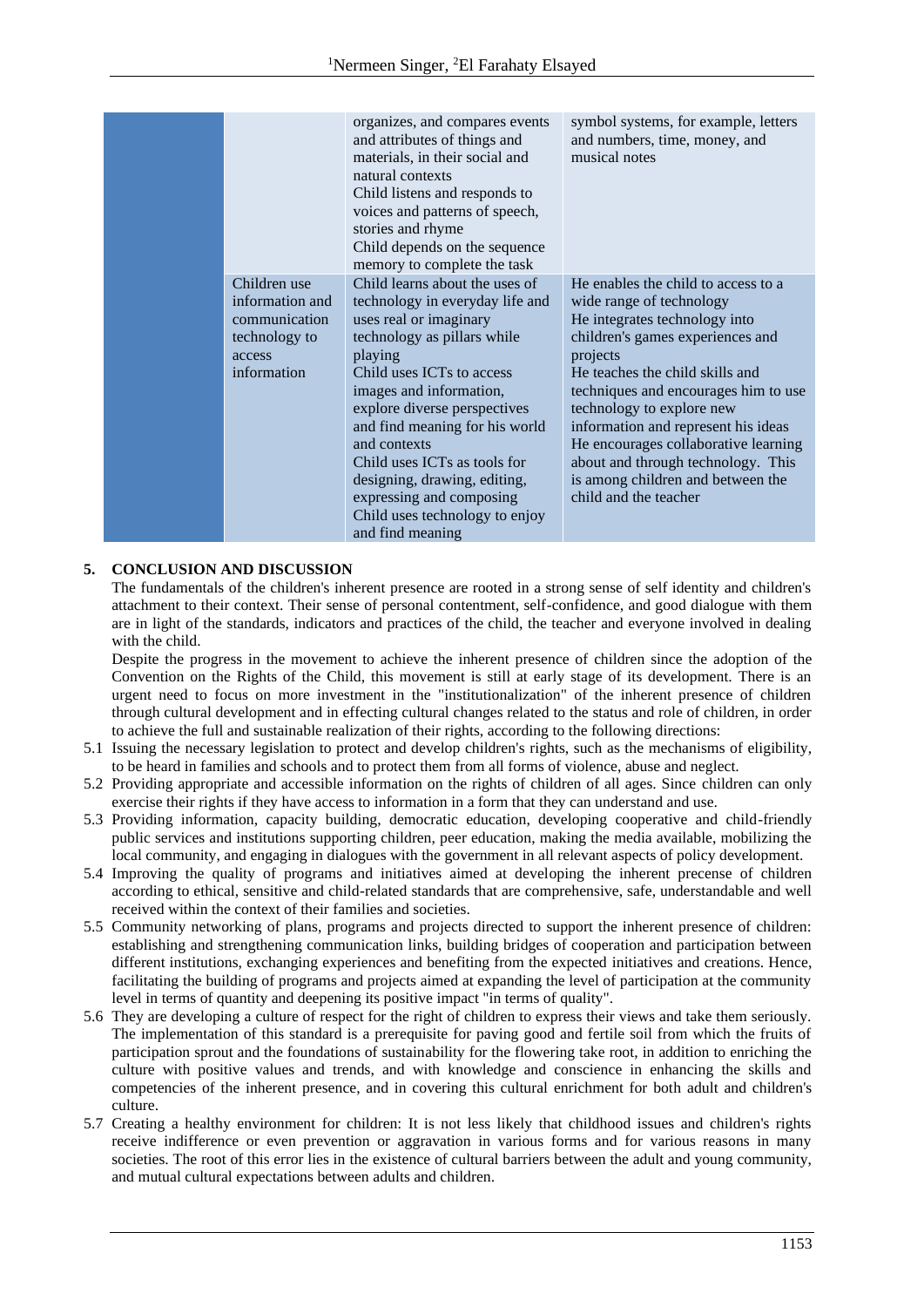These barriers and expectations are fed by a lack of understanding and awareness, the prevalence of negative ideas, beliefs, and attitudes towards children, which entails a circle of divergence or even dissonance between the worlds of adults and children. This is an important societal issue focusing on the efforts directed at addressing the knowledge distortion of children that may be tainted by adults, cognitive reconstruction, changing attitudes towards children, and lobbying to create a psycho-cultural environment friendly to children.

## **6. RECOMMENDATIONS AND STUDY FORWARD**

The research ended with the importance of activating the fundamentals of the inherent presence of children in society by focusing on the following results and activating the role of the child and the role of the early childhood specialists and teachers.

- Developing a strong sense of identity for children
- Developing children's association and participation in their world
- Improving children's feeling of personal bliss
- Developing and improving children self-confidence
- Developing and enhancing effective dialogue with children.

#### **References**

- 1. Bouchard, C., Bigras, N., Cantin, G., Coutu, S., Blain-Brière, B., & Eryasa, J. et al. (2009). Early Childhood Educators' Use of Language-Support Practices with 4-Year-Old Children in Child Care Centers. Early Childhood Education Journal, 37(5), 371-379.https://doi.org/10.1007/s10643-009-0355- 7
- 2. Bradshaw, J., Hoelscher, P. and Richardson, D. (2007), 'An Index of Child Well-being in the European Union ', Social Indicators Research 80: 133–77
- 3. Bredekamp, S. (1987). Developmentally Appropriate Practice in Early Childhood Programs Serving Children from Birth through age Eight. Washington, DC: National Association for the Education of Young Children.
- 4. Corsin-Jimenez, A. (2007) Culture and Well-Being: Anthropological Approaches to Freedom and Political Ethics, UK: Pluto Press
- 5. Edgar, D., & Edgar, P. (2008). Television, Digital Media and Children's Learning. Retrieved 9 May 2020, from

https://www.education.vic.gov.au/Documents/childhood/providers/edcare/veyldframework.pdf.

- 6. Edwards, A. (2012). The role of common knowledge in achieving collaboration across practices. Learning, Culture And Social Interaction, 1(1), 22-32. https://doi.org/10.1016/j.lcsi.2012.03.003
- 7. Edwards, S., & Cutter-Mackenzie, A. (2011). Environmentalising Early Childhood Education Curriculum through Pedagogies of Play. *Australasian Journal Of Early Childhood*, 36(1), 51-59. https://doi.org/10.1177/183693911103600109
- 8. Elliott, S. (2008). *The outdoor playspace naturally for children birth to five years.* Pademelon Press.
- 9. Elliott, S., & Young, T. (2015). Nature by Default in Early Childhood Education for Sustainability. *Australian Journal Of Environmental Education*, 32(1), 57-64. https://doi.org/10.1017/aee.2015.44
- 10. Evangelou, M., Brooks, G., & Smith, S. (2007). The Birth to School Study: evidence on the effectiveness of PEEP, an early intervention for children at risk of educational under‐achievement. *Oxford Review Of Education,* 33(5), 581-609. https://doi.org/10.1080/03054980701476477
- 11. Goleman, D. (2012). *Emotional Intelligence*. Random House Publishing Group.
- 12. Hill, N., & Taylor, L. (2004). Parental School Involvement and Children's Academic Achievement. *Current Directions In Psychological Science*, 13(4), 161-164. https://doi.org/10.1111/j.0963- 7214.2004.00298.x
- 13. Hunkin, E. (2014). We're Offering True Play-Based Learning: Teacher Perspectives on Educational Dis/Continuity in the Early Years. *Australasian Journal Of Early Childhood*, 39(2), 30- 35.https://doi.org/10.1177/183693911403900205
- 14. Ishimine, K., & Tayler, C. (2013). Assessing Quality in Early Childhood Education and Care. *European Journal Of Education*, 49(2), 272-290. https://doi.org/10.1111/ejed.12043
- 15. James, A. (1993). *Childhood identities*. EDINBURGH University Press.
- 16. Joos, K. (2003). *What does it mean to be a success?.* Ufdc.ufl.edu. Retrieved 14 April 2020, from https://ufdc.ufl.edu/AA00020966/00001.
- 17. Koga, Y., Bennett, J., & Moss, P. (2010). Caring and learning together: *A cross-national study of integration of early childhood care and education within education*. UNESCO, Paris.